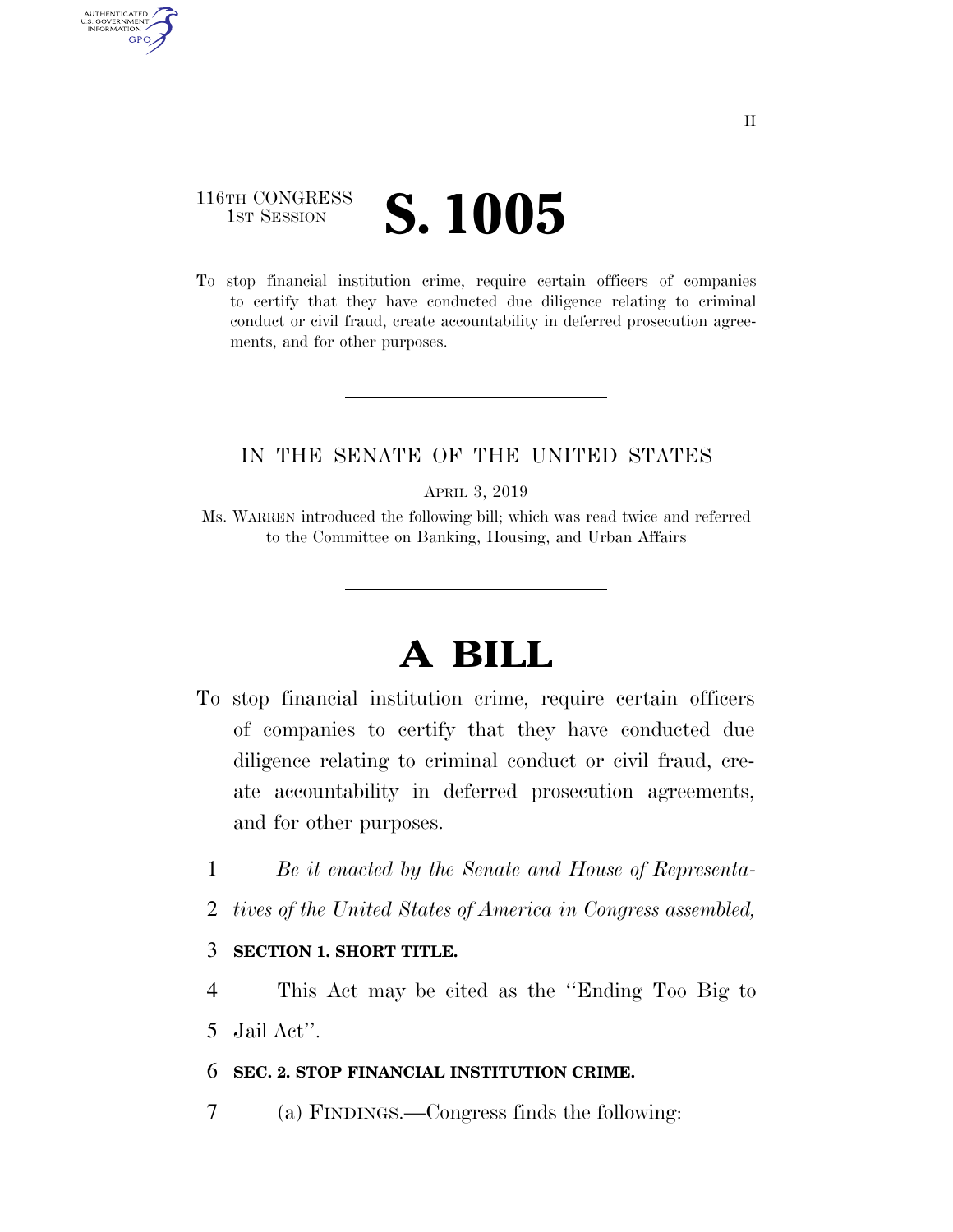| $\mathbf{1}$   | (1) History has shown that the Office of the         |
|----------------|------------------------------------------------------|
| $\overline{2}$ | Special Inspector General for the Troubled Asset     |
| 3              | Relief Program (referred to in this subsection as    |
| 4              | "SIGTARP") has—                                      |
| 5              | $(A)$ served as an effective model for-              |
| 6              | (i) recovering taxpayer dollars; and                 |
| 7              | (ii) bringing accountability by rooting              |
| 8              | out waste, fraud, and abuse; and                     |
| 9              | (B) proven to be a leader in targeting               |
| 10             | crimes committed by insiders at financial insti-     |
| <sup>11</sup>  | tutions in order to protect the interests of the     |
| 12             | people of the United States.                         |
| 13             | $(2)$ The financial crisis in 2008 laid bare one of  |
| 14             | biggest vulnerabilities of the United States,<br>the |
| 15             | which is fraud committed by financial institutions.  |
| 16             | Fraud committed by financial institutions continues  |
| 17             | as of the date of enactment of this Act, which dem-  |
| 18             | onstrates that such fraud does not disappear, but    |
| 19             | evolves and grows over time, which weakens finan-    |
| 20             | cial institutions from the inside.                   |
| 21             | $(3)$ There is a need for a permanent law en-        |
| 22             | forcement agency dedicated solely to investigating   |
| 23             | fraud committed by financial institutions and insid- |

 ers at financial institutions because that type of fraud—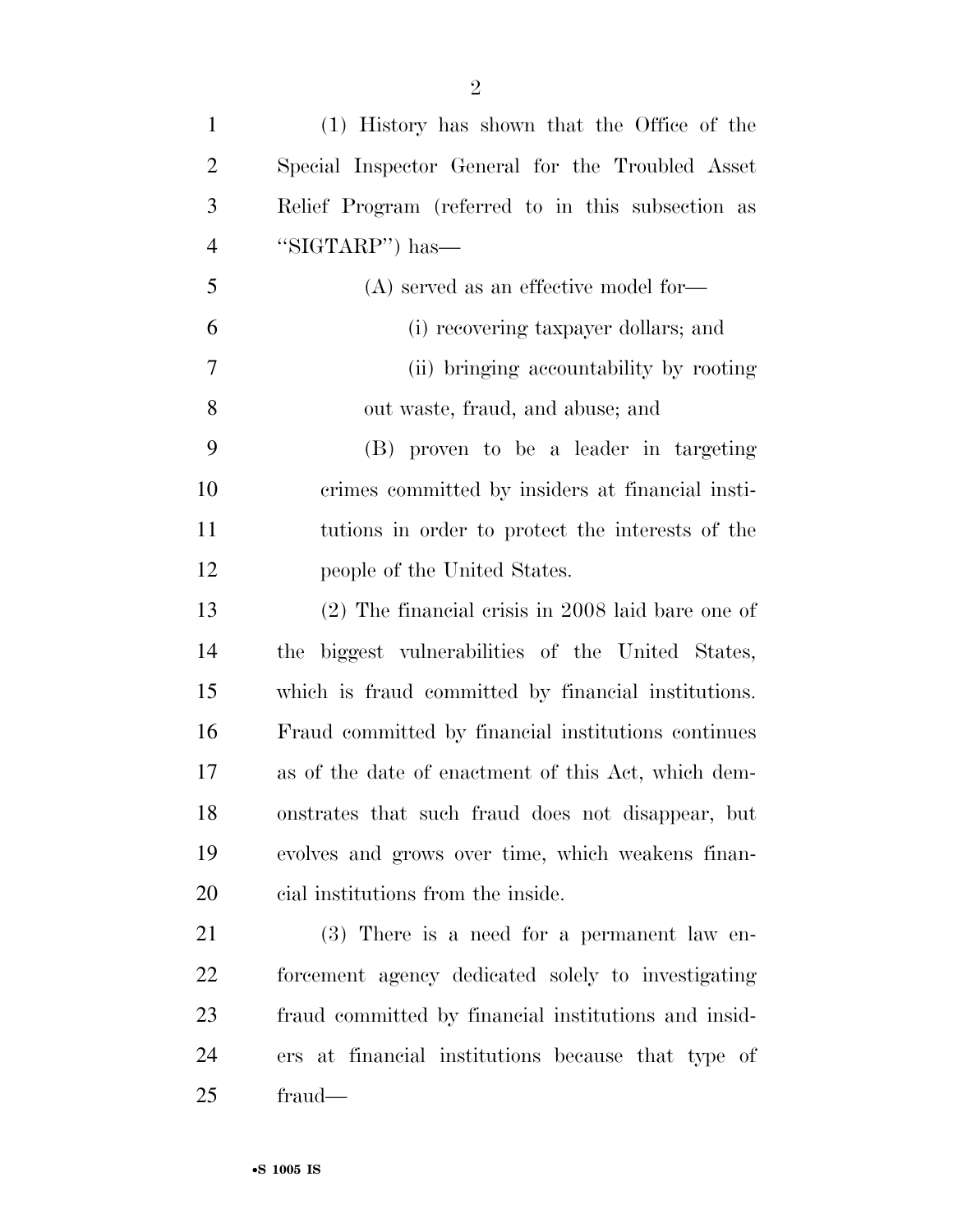| $\mathbf{1}$   | (A) wreaks havoe on the economy of the                 |
|----------------|--------------------------------------------------------|
| $\overline{2}$ | United States;                                         |
| 3              | (B) puts the finances of the United States             |
| $\overline{4}$ | at risk; and                                           |
| 5              | (C) ruins the lives of individuals in the              |
| 6              | United States.                                         |
| 7              | (4) Investigations led by SIGTARP have re-             |
| 8              | sulted in criminal charges against more than 400 de-   |
| 9              | fendants, including criminal charges against nearly    |
| 10             | 100 bankers. These criminal charges were related to    |
| 11             | more than 20 failed banks, with a combined esti-       |
| 12             | mated loss to the deposit insurance fund of            |
| 13             | \$7,000,000,000.                                       |
| 14             | (5) SIGTARP's investigations led to the De-            |
| 15             | partment of Justice enforcement actions against 10     |
| 16             | financial institutions, with 8 having total assets ex- |
| 17             | ceeding \$100,000,000,000.                             |
| 18             | (6) SIGTARP has developed unique methods to            |
| 19             | search for crime by using industry, financial, and     |
| 20             | human intelligence, including fraudulent conduct       |
| 21             | that contributed to the failure of financial institu-  |
| <u>22</u>      | tions, or that was either in, or impacted, financial   |
| 23             | institutions.                                          |
| 24             | (7) Rather than establishing an entirely new           |
| 25             | entity, it makes the most sense for taxpayers to rely  |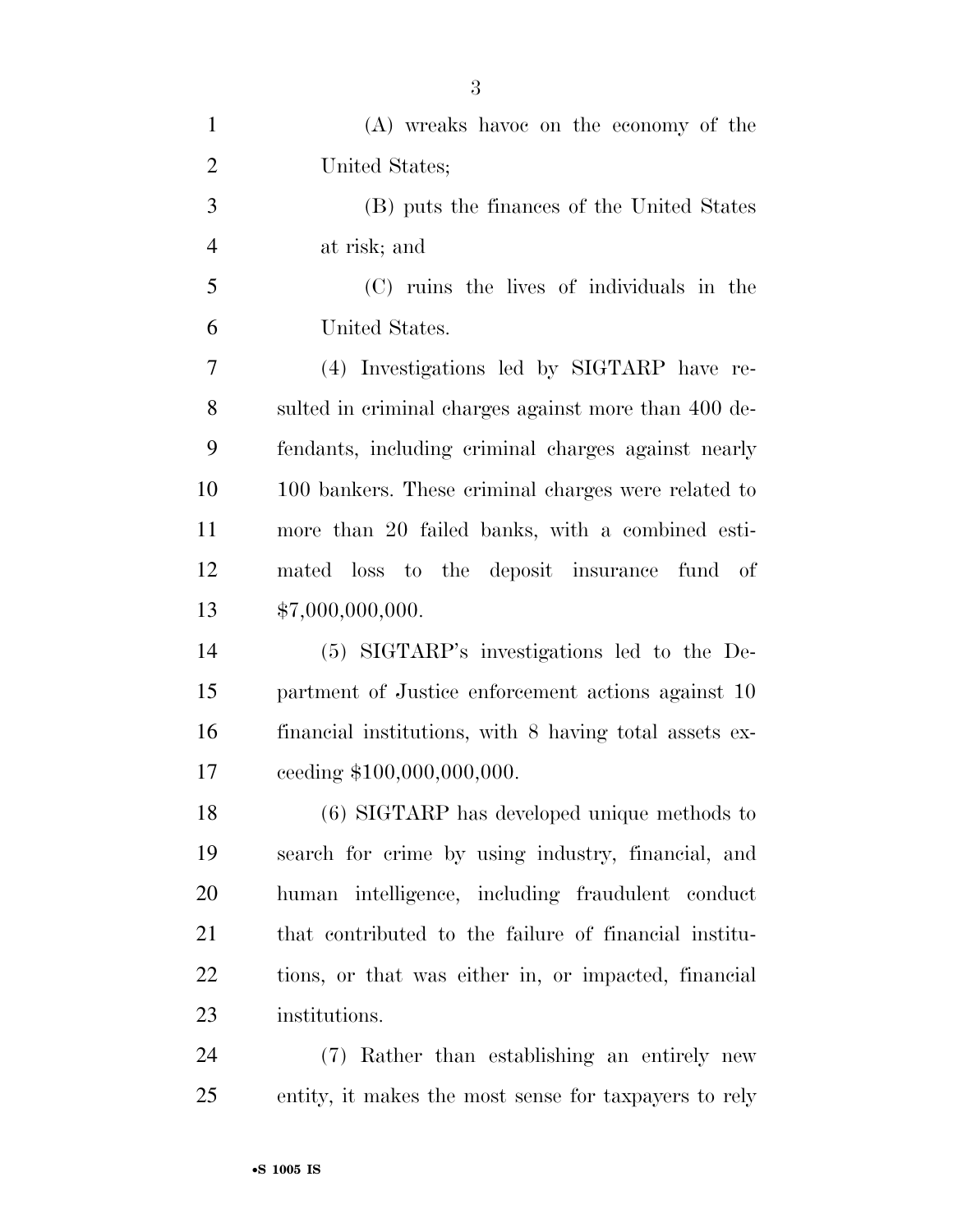on SIGTARP's understanding of complex bank records and bank operations and use of intelligence to —

 (A) identify anomalies; and (B) investigate, and root out fraud at, fi-nancial institutions.

 (8) The vast expertise of SIGTARP, and the proven results of SIGTARP with respect to the in- vestigation of crime at financial institutions, should be used on a permanent basis to bring accountability and to deter fraud that jeopardizes financial institu- tions in the United States, especially considering the extent to which the people of the United States rely on those institutions.

 (b) REDESIGNATION OF THE OFFICE OF THE SPE- CIAL INSPECTOR GENERAL FOR THE TROUBLED ASSET RELIEF PROGRAM AND THE SPECIAL INSPECTOR GEN- ERAL FOR THE TROUBLED ASSET RELIEF PROGRAM.— (1) IN GENERAL.—The Emergency Economic Stabilization Act of 2008 (12 U.S.C. 5211 et seq.) is amended—

 (A) by striking ''Special Inspector General for the Troubled Asset Relief Program'' each place the term appears and inserting ''Special Inspector General for Financial Institution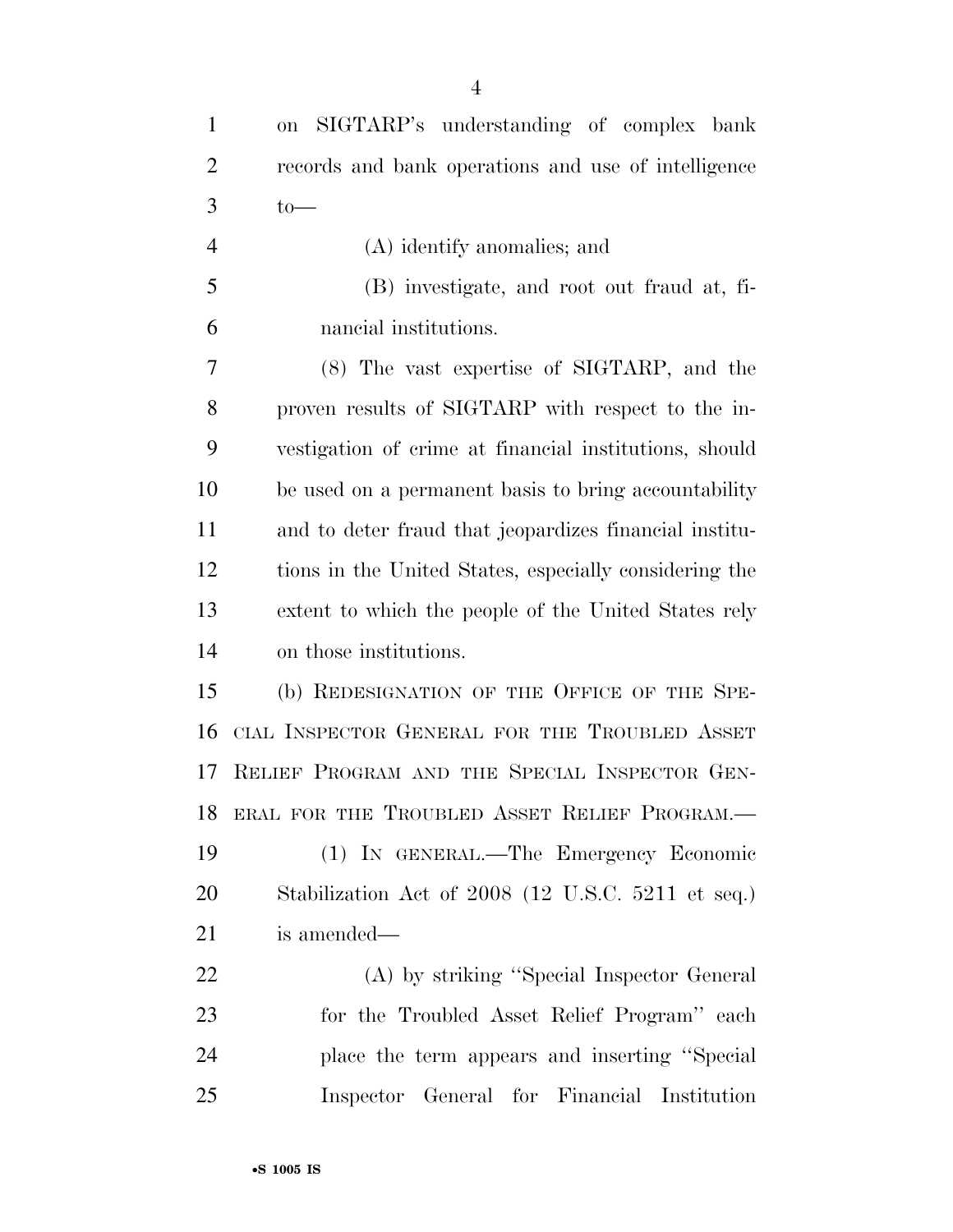| $\mathbf{1}$   | Crime", except where the term is used to refer                          |
|----------------|-------------------------------------------------------------------------|
| $\overline{2}$ | to the Special Inspector General for the Trou-                          |
| 3              | bled Asset Relief Program Act of 2009;                                  |
| $\overline{4}$ | (B) in section 121 (12 U.S.C. 5231), in                                 |
| 5              | the section heading, by striking "SPECIAL IN-                           |
| 6              | SPECTOR GENERAL FOR THE TROUBLED                                        |
| 7              | <b>ASSET RELIEF PROGRAM</b> " and inserting                             |
| 8              | "SPECIAL INSPECTOR GENERAL FOR FI-                                      |
| 9              | <b>NANCIAL INSTITUTION CRIME"</b> ; and                                 |
| 10             | (C) in the table of contents, by striking the                           |
| 11             | item relating to section 121 and inserting the                          |
| 12             | following:                                                              |
|                | "Sec. 121. Special Inspector General for Financial Institution Crime.". |
| 13             | (2)<br>TECHNICAL AND CONFORMING AMEND-                                  |
| 14             | MENTS.-                                                                 |
| 15             | (A) ADDITIONAL APPROPRIATIONS PROVI-                                    |
| 16             | sion.—The Helping Families Save<br>Their                                |
| 17             | Homes Act of 2009 (Public Law 111-22; 123                               |
| 18             | Stat. $1632$ ) is amended—                                              |
| 19             | (i) in section $402$ (12 U.S.C.                                         |
| 20             | 5231a                                                                   |
| 21             | $(I)$ in the section heading, by                                        |
| 22             | striking "SPECIAL INSPECTOR                                             |
| 23             | GENERAL FOR THE TROUBLED                                                |
| 24             | ASSET RELIEF PROGRAM" and in-                                           |
| 25             | serting "SPECIAL INSPECTOR GEN-                                         |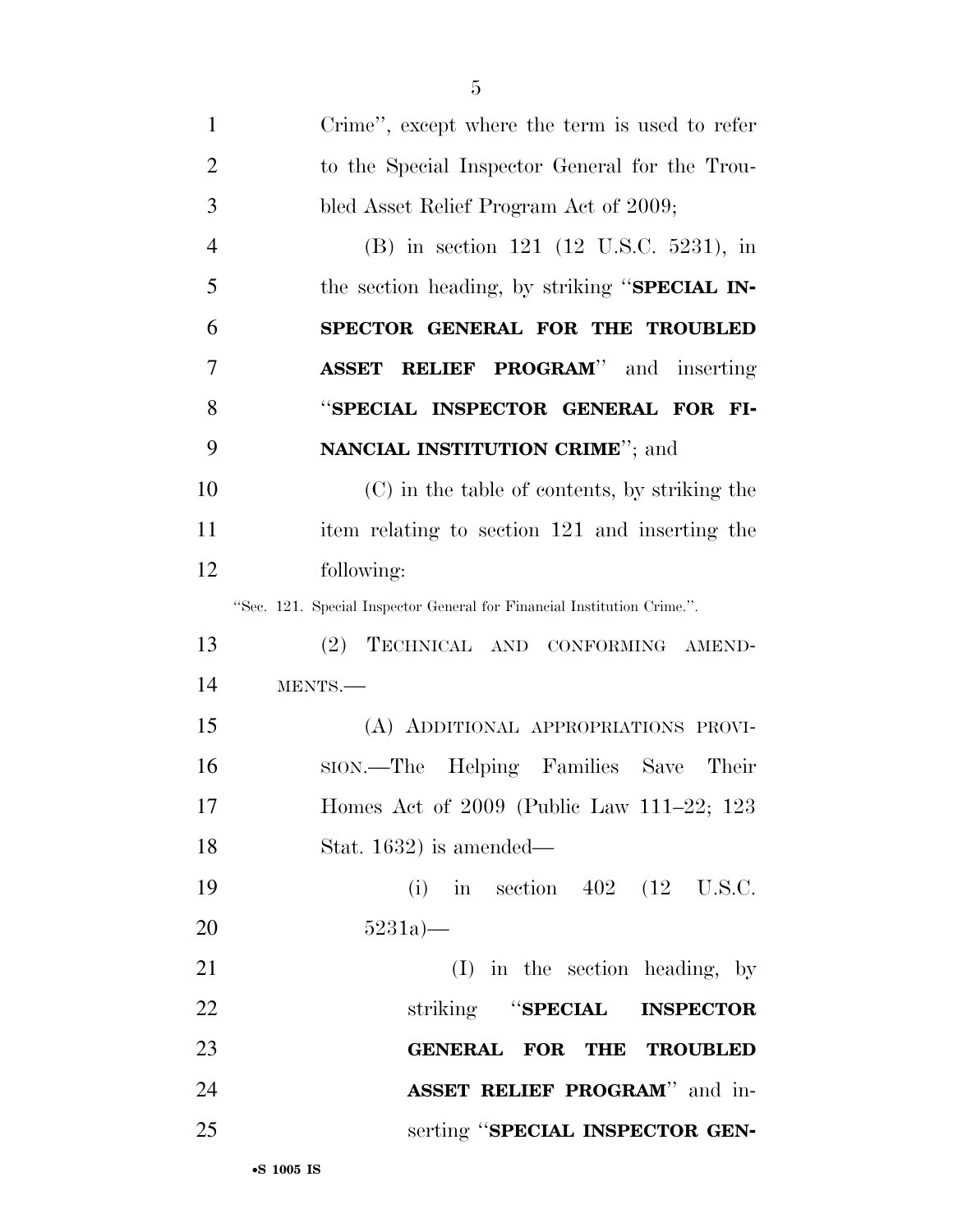| $\mathbf{1}$   | ERAL FOR FINANCIAL INSTITU-                                             |
|----------------|-------------------------------------------------------------------------|
| $\overline{2}$ | <b>TION CRIME</b> "; and                                                |
| 3              | (II) in subsection (b)(1)(A), by                                        |
| $\overline{4}$ | striking "Special Inspector General of                                  |
| 5              | the Trouble Asset Relief Program"                                       |
| 6              | and inserting "Special Inspector Gen-                                   |
| 7              | eral for Financial Institution Crime";                                  |
| 8              | and                                                                     |
| 9              | (ii) in the table of contents, by strik-                                |
| 10             | ing the item relating to section 402 and in-                            |
| 11             | serting the following:                                                  |
|                | "Sec. 402. Special Inspector General for Financial Institution Crime.". |
| 12             | (B)<br>EXEMPTION FROM BUDGET REDUC-                                     |
| 13             | TION.—Section 255(i) of the Balanced Budget                             |
| 14             | and Emergency Deficit Control Act of 1985 (2)                           |
| 15             | U.S.C. $905(i)$ is amended by striking "Special"                        |
| 16             | Inspector General for the Troubled Asset Relief                         |
| 17             | Program" and inserting "Special Inspector                               |
| 18             | General for Financial Institution Crime".                               |
| 19             | $(3)$ REFERENCES.—                                                      |
| 20             | (A) OFFICE REFERENCES.—Any reference                                    |
| 21             | to the Office of the Special Inspector General                          |
| 22             | for the Troubled Asset Relief Program in any                            |
| 23             | law, rule, regulation, certificate, directive, in-                      |
| 24             | struction, or other official paper in force on the                      |
| 25             | date of enactment of this Act shall be consid-                          |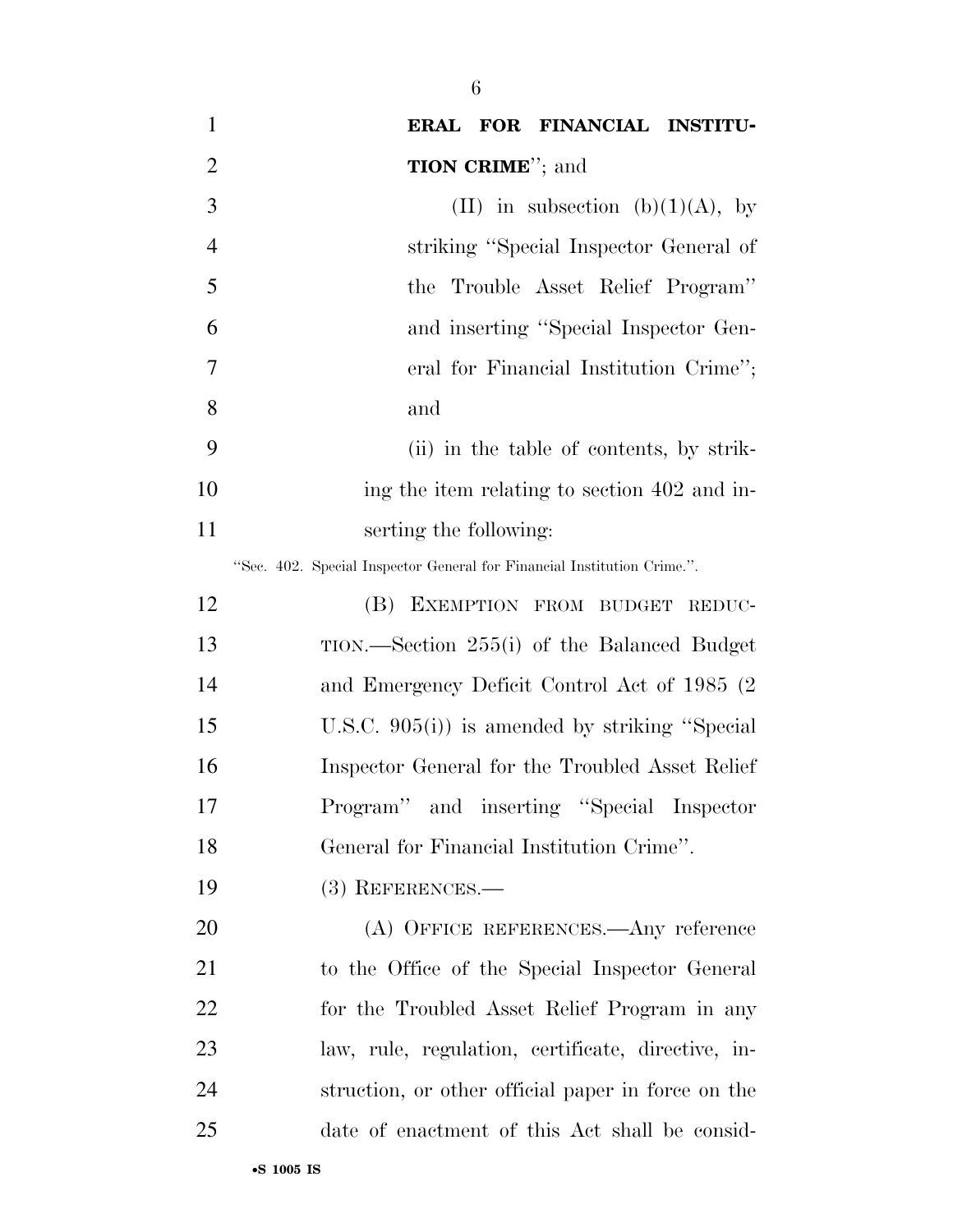ered to refer and apply to the Office of the Spe- cial Inspector General for Financial Institution Crime.

 (B) SPECIAL INSPECTOR GENERAL REF- ERENCES.—Any reference to the Special In- spector General for the Troubled Asset Relief Program in any law, rule, regulation, certifi- cate, directive, instruction, or other official paper in force on the date of enactment of this Act shall be considered to refer and apply to the Special Inspector General for Financial In-stitution Crime.

 (c) DUTIES OF SPECIAL INSPECTOR GENERAL FOR FINANCIAL INSTITUTION CRIME.—

 (1) IN GENERAL.—Section 121 of the Emer- gency Economic Stabilization Act of 2008 (12 U.S.C. 5231) is amended—

(A) in subsection (b)—

(i) by striking paragraph (3); and

20 (ii) by redesignating paragraphs  $(4)$ ,

(5), and (6) as paragraphs (3), (4), and

22 (5), respectively;

 (B) by striking subsection (c) and insert-ing the following:

"(c) DUTIES.—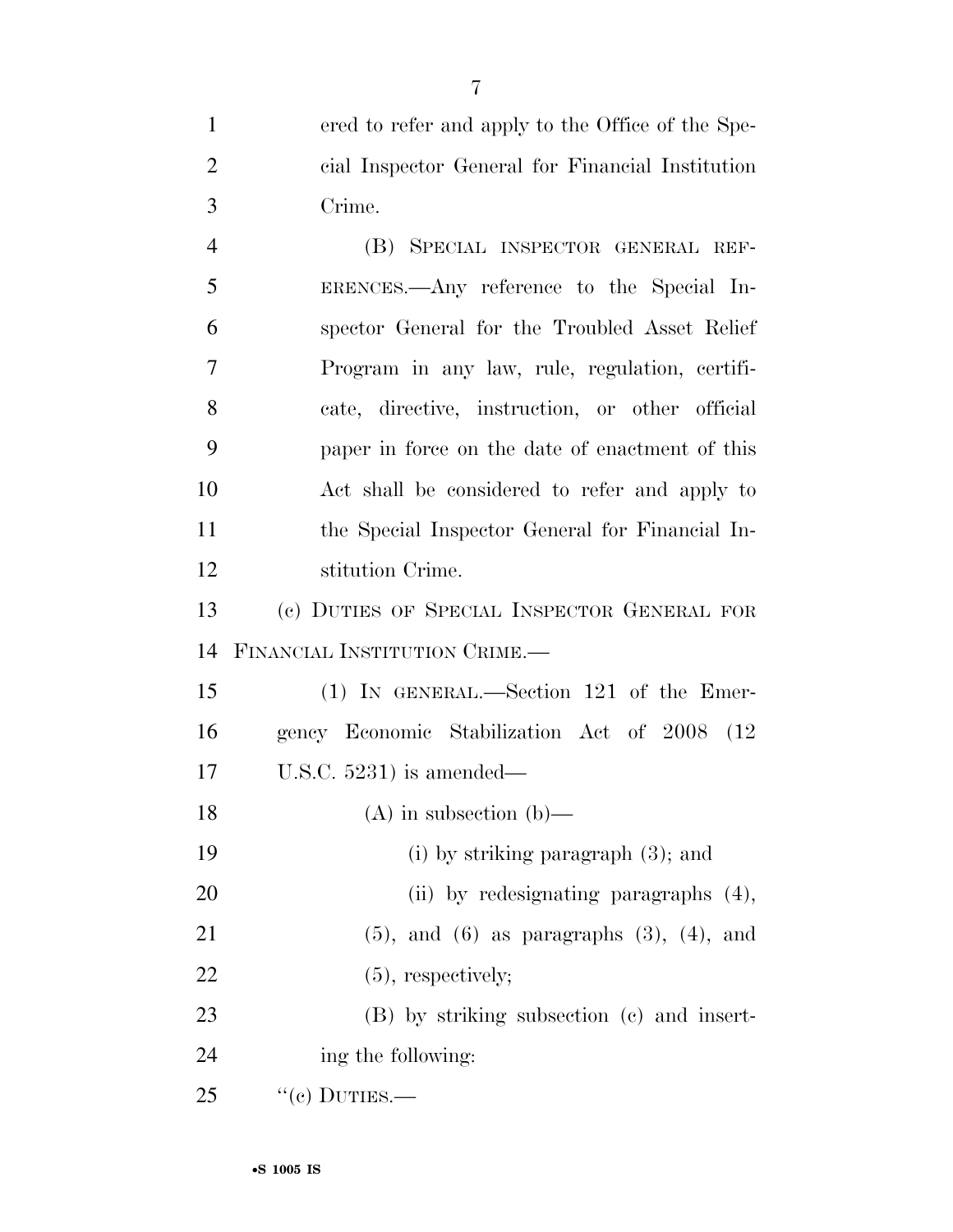| $\mathbf{1}$   | "(1) IN GENERAL.—It shall be the duty of the              |
|----------------|-----------------------------------------------------------|
| $\overline{2}$ | Special Inspector General to conduct, supervise and       |
| 3              | coordinate—                                               |
| $\overline{4}$ | "(A) investigations of fraudulent conduct                 |
| 5              | in, or impacting—                                         |
| 6              | "(i) an entity described in any of sub-                   |
| 7              | paragraphs $(A)$ through $(F)$ of section                 |
| 8              | $5312(a)(2)$ of title 31, United States Code;             |
| 9              | "(ii) a bank holding company, as de-                      |
| 10             | fined in section 2 of the Bank Holding                    |
| 11             | Company Act of 1956 (12 U.S.C. 1841);                     |
| 12             | <b>or</b>                                                 |
| 13             | "(iii) a savings and loan holding com-                    |
| 14             | pany, as defined in section $10(a)$ of the                |
| 15             | Owners' Loan Act (12 U.S.C.<br>Home                       |
| 16             | $1467a(a)$ ; and                                          |
| 17             | $\lq$ <sup>"</sup> (B) audits and investigations of $\lq$ |
| 18             | "(i) the purchase, management, and                        |
| 19             | sale of assets by the Secretary under any                 |
| 20             | program established by the Secretary                      |
| 21             | under section 101; and                                    |
| 22             | "(ii) the management by the Sec-                          |
| 23             | retary of any program established under                   |
| 24             | section 102, including by collecting and                  |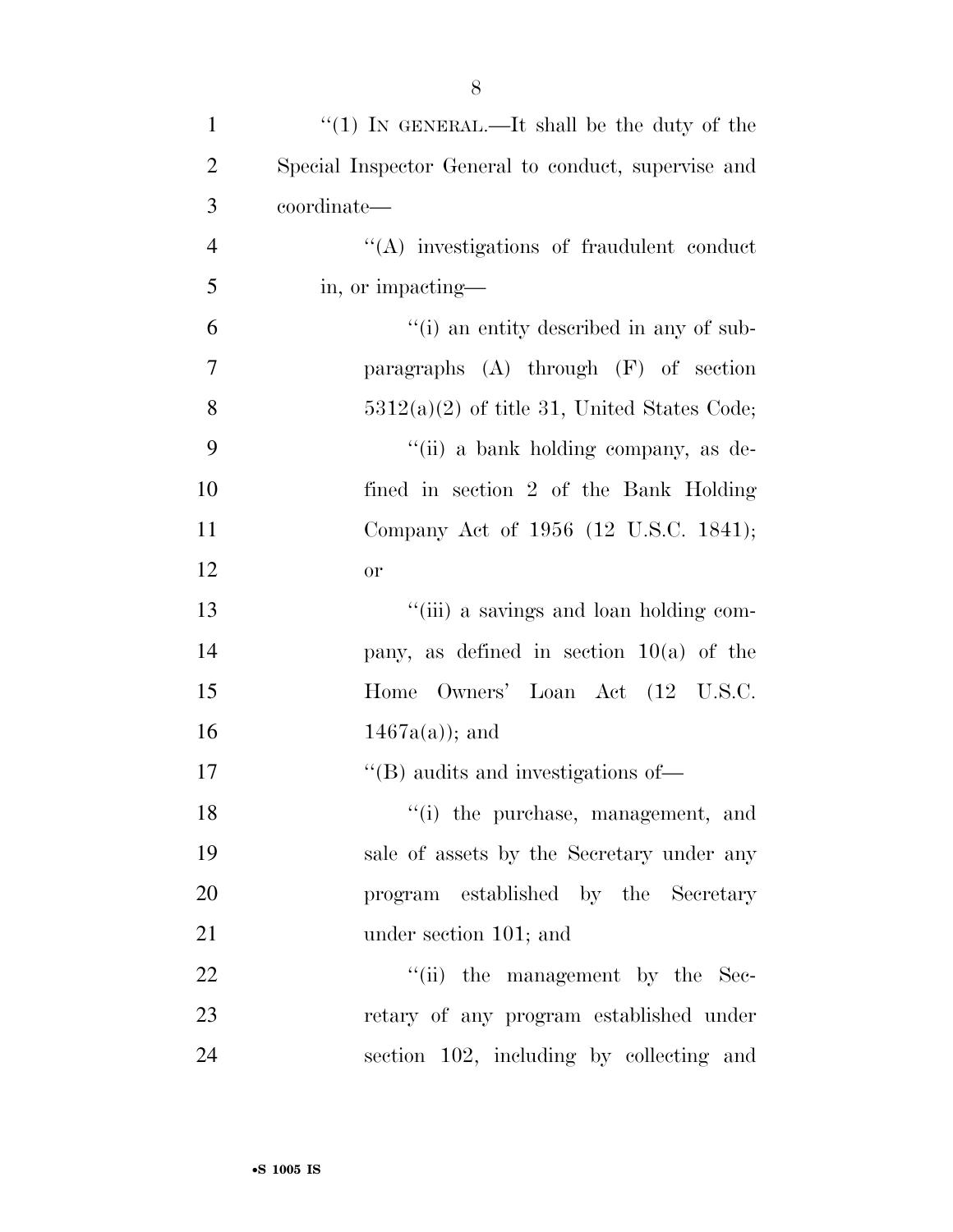| $\mathbf{1}$   | summarizing the information described in             |
|----------------|------------------------------------------------------|
| $\overline{2}$ | paragraph $(2)$ .                                    |
| 3              | "(2) INFORMATION REQUIRED.—The informa-              |
| $\overline{4}$ | tion described in this paragraph is the following:   |
| 5              | "(A) A description of the categories of              |
| 6              | troubled assets purchased or otherwise procured      |
| 7              | by the Secretary.                                    |
| 8              | $\lq\lq (B)$ A listing of the troubled assets pur-   |
| 9              | chased in each such category described in sub-       |
| 10             | paragraph $(A)$ .                                    |
| 11             | "(C) An explanation of the reasons the               |
| 12             | Secretary deemed it necessary to purchase each       |
| 13             | such troubled asset.                                 |
| 14             | $\lq\lq$ (D) A listing of each financial institution |
| 15             | from which those troubled assets were pur-           |
| 16             | chased.                                              |
| 17             | " $(E)$ A listing of and detailed biographical       |
| 18             | information on each person or entity hired to        |
| 19             | manage such troubled assets.                         |
| 20             | $``(F)$ A current estimate of the total              |
| 21             | amount of troubled assets purchased pursuant         |
| 22             | to any program established under section 101,        |
| 23             | the amount of troubled assets on the books of        |
| 24             | the Treasury, the amount of troubled assets          |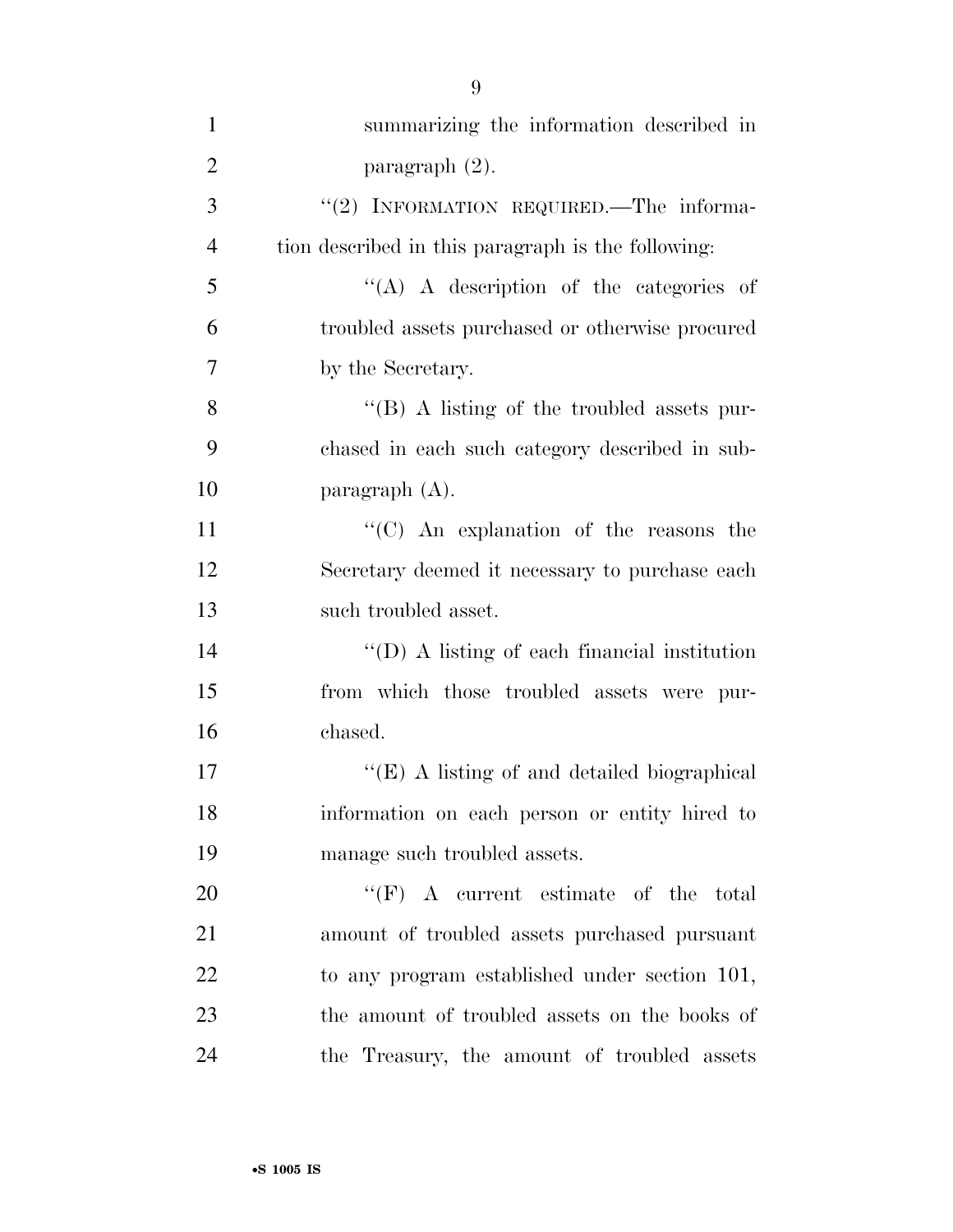| $\mathbf{1}$   | sold, and the profit and loss incurred on each       |
|----------------|------------------------------------------------------|
| $\overline{2}$ | sale or disposition of each such troubled asset.     |
| 3              | $\lq\lq(G)$ A listing of the insurance contracts     |
| $\overline{4}$ | issued under section 102.                            |
| 5              | "(3) ADDITIONAL DUTIES.—The Special In-              |
| 6              | spector General shall—                               |
| 7              | $\lq\lq$ establish, maintain, and oversee such       |
| 8              | systems, procedures, and controls as the Special     |
| 9              | Inspector General considers appropriate to dis-      |
| 10             | charge the duty under paragraph $(1)$ ; and          |
| 11             | $\lq\lq$ (B) have the duties and responsibilities of |
| 12             | inspectors general under the Inspector General       |
| 13             | Act of 1978 (5 U.S.C. App.).                         |
| 14             | $``(4)$ ADDITIONAL AUTHORITY.—                       |
| 15             | "(A) IN GENERAL.—Except as provided                  |
| 16             | under subparagraph (B), and in addition to the       |
| 17             | duties specified in paragraphs $(1)$ and $(2)$ , the |
| 18             | Special Inspector General shall have the author-     |
| 19             | ity to conduct, supervise, and coordinate an         |
| 20             | audit or investigation of any action taken under     |
| 21             | this title as the Special Inspector General deter-   |
| 22             | mines appropriate.                                   |
| 23             | $\lq\lq (B)$<br>EXCEPTION.—Subparagraph<br>(A)       |
| 24             | shall not apply with respect to any action taken     |
| 25             | under section 115, 116, 117, or 125.";               |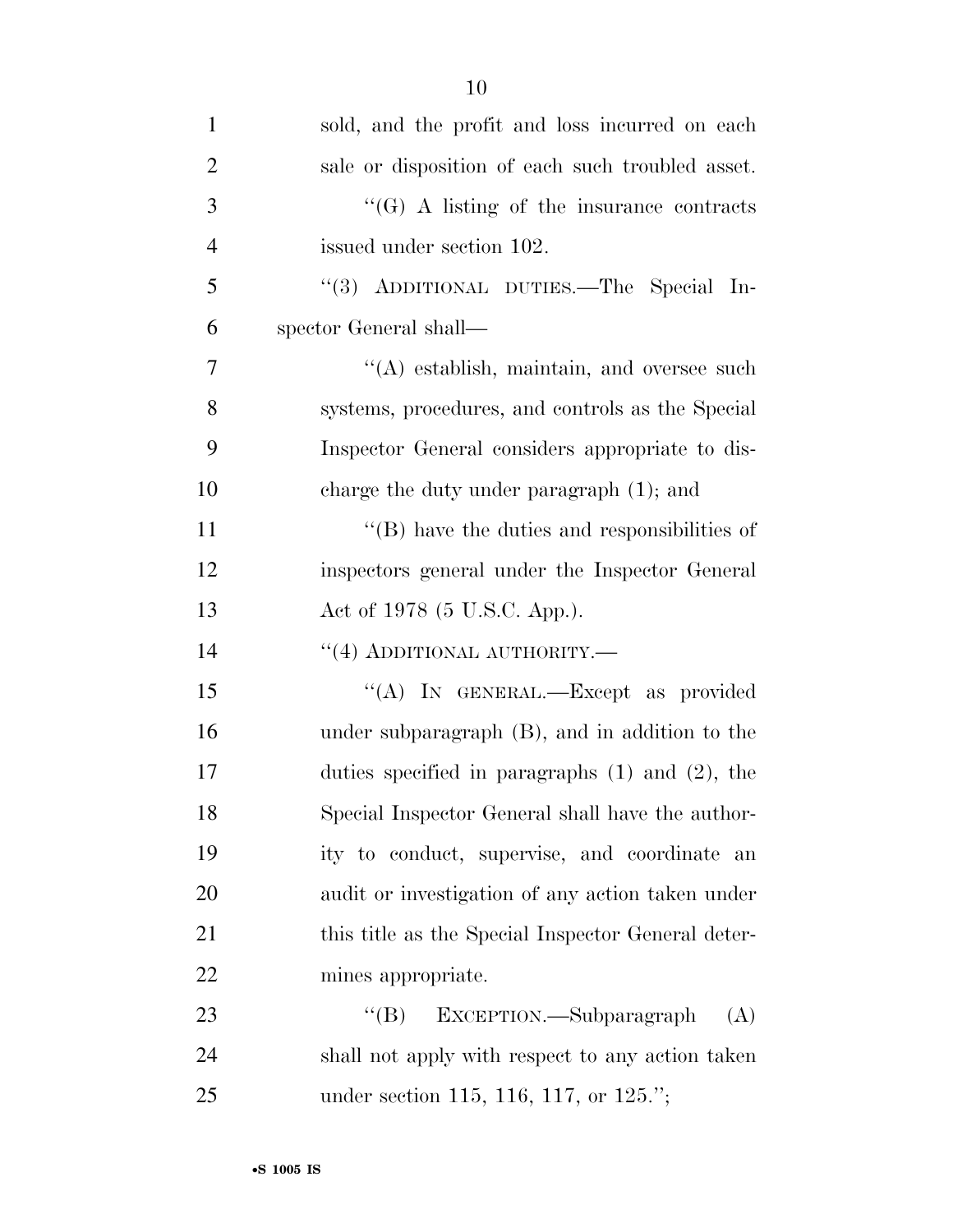|                | 11                                                           |
|----------------|--------------------------------------------------------------|
| 1              | $(C)$ in subsection $(e)$ —                                  |
| $\overline{2}$ | $(i)$ in paragraph $(1)$ , by striking sub-                  |
| 3              | paragraph (B) and inserting the following:                   |
| $\overline{4}$ | $\lq\lq(B)(i)$ Subject to clause (ii), notwithstanding the   |
| 5              | fact that the Office of the Special Inspector General for    |
| 6              | Financial Institutions Crime Enforcement is not a tem-       |
| 7              | porary organization, as defined in subsection (a) of section |
| 8              | 3161 of title 5, United States Code, the Special Inspector   |
| 9              | General may exercise the authorities of subsections (b)      |
| 10             | through (i) of that section.                                 |
| 11             | "(ii) If the Special Inspector General exercises the         |
| 12             | authorities described in clause (i)—                         |
| 13             | "(I) section $3161(b)(2)$ of title 5, United States          |
| 14             | Code (relating to periods of appointments), shall not        |
| 15             | apply; and                                                   |
| 16             | "(II) with respect to an individual who is hired             |
| 17             | after the date of enactment of the Ending Too Big            |
|                |                                                              |

 to Jail Act, section 3161(b)(3) of title 5, United States Code, shall not apply unless that individual is a reemployed annuitant described in paragraph (5).''; and

 (ii) in paragraph (5)— (I) in subparagraph (A)— 24 (aa) by striking  $"({\bf A})"$ ; and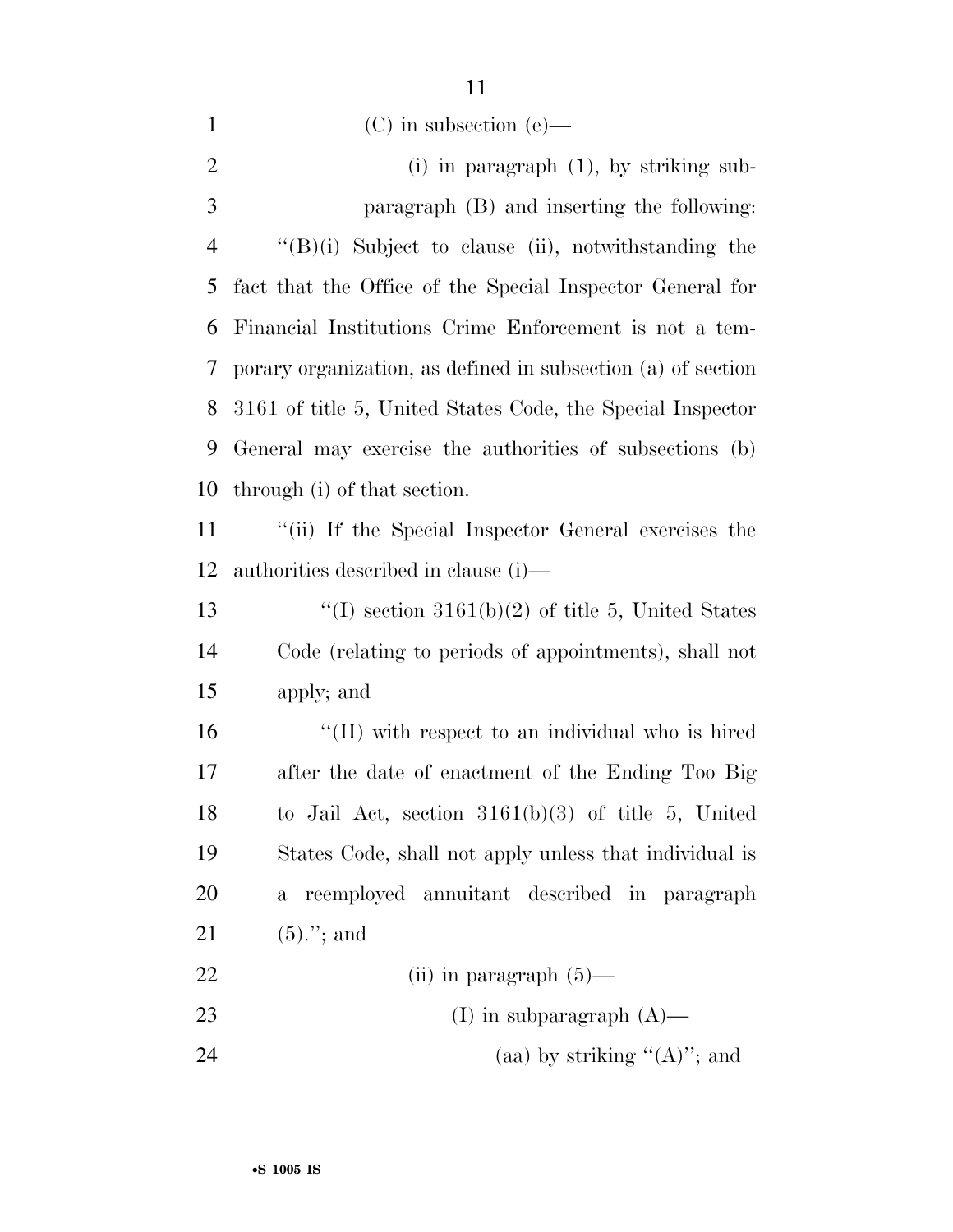| $\mathbf{1}$   | (bb) in the first sentence, by                           |
|----------------|----------------------------------------------------------|
| $\overline{2}$ | striking "Except as provided"                            |
| 3              | under subparagraph $(B)$ , if" and                       |
| $\overline{4}$ | inserting "If"; and                                      |
| 5              | (II) by striking subparagraph                            |
| 6              | (B);                                                     |
| 7              | $(D)$ by striking subsection $(g)$ and insert-           |
| 8              | ing the following:                                       |
| 9              | "(g) COOPERATION AND COORDINATION WITH                   |
| 10             | <b>OTHER ENTITIES.—</b>                                  |
| 11             | $\cdot\cdot(1)$ DEFINITIONS.—In this subsection—         |
| 12             | "(A) the term 'bank holding company' has                 |
| 13             | the meaning given the term in section 2 of the           |
| 14             | Bank Holding Company Act of 1956 (12                     |
| 15             | U.S.C. $1841$ );                                         |
| 16             | $\lq\lq$ (B) the term 'financial institutions'           |
| 17             | means an entity described in any of subpara-             |
| 18             | graphs (A) through $(F)$ of section 5312(a)(2) of        |
| 19             | title 31, United States Code; and                        |
| 20             | "(C) the term 'savings and loan holding                  |
| 21             | company' has the meaning given the term in               |
| 22             | section $10(a)$ of the Home Owners' Loan Act             |
| 23             | $(12 \text{ U.S.C. } 1467a(a)).$                         |
| 24             | "(2) REQUIRED COORDINATION.—In carrying                  |
| 25             | out the duties, responsibilities, and authorities of the |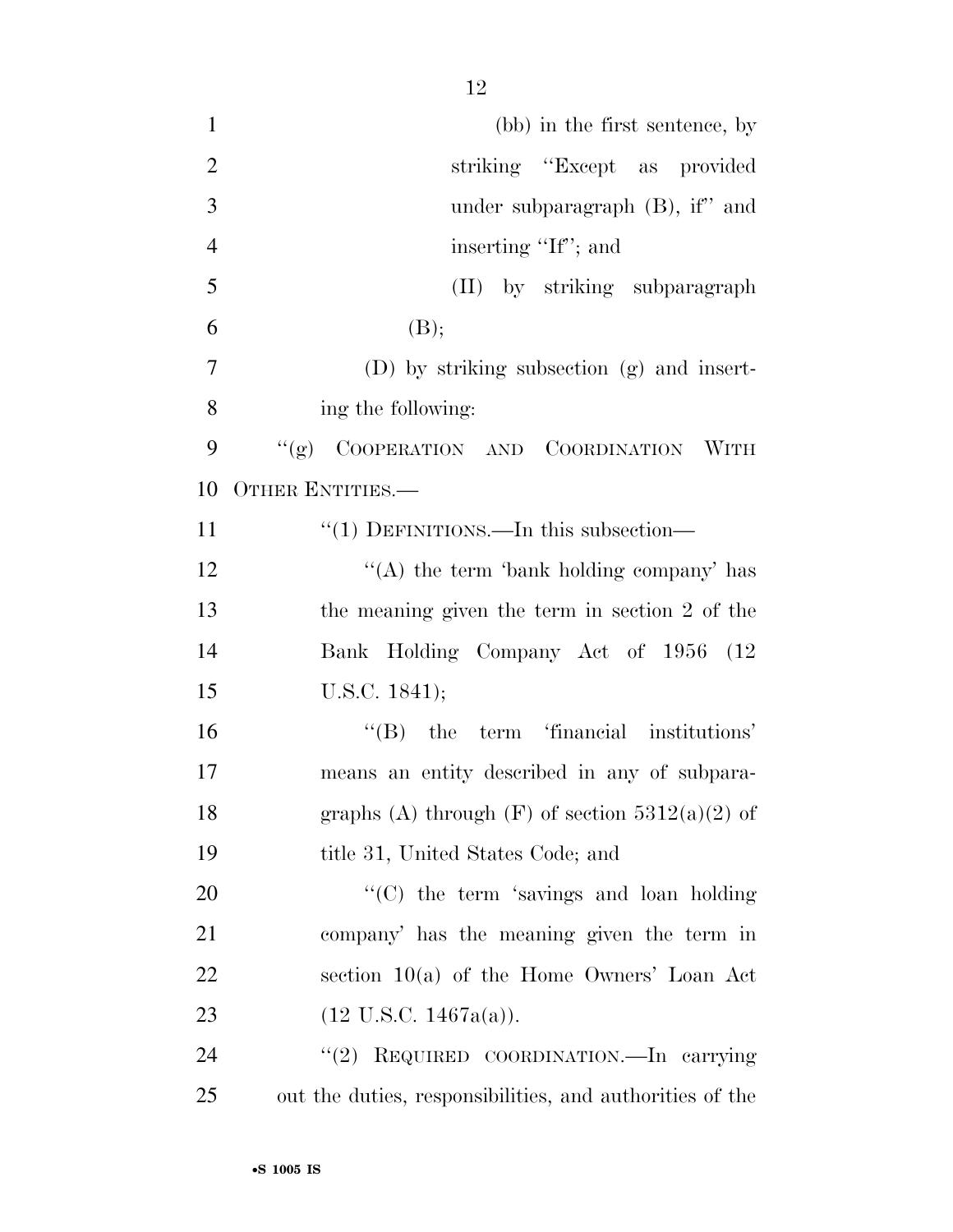| $\mathbf{1}$   | Special Inspector General under this section, the   |
|----------------|-----------------------------------------------------|
| $\overline{2}$ | Special Inspector General shall work with the enti- |
| 3              | ties described in paragraph (3), with a view toward |
| $\overline{4}$ | avoiding duplication of effort and ensuring com-    |
| 5              | prehensive oversight of—                            |
| 6              | "(A) financial institutions, bank holding           |
| 7              | companies, and savings and loan holding com-        |
| 8              | panies;                                             |
| 9              | $\lq\lq (B)$ any fraudulent conduct in, or impact-  |
| 10             | ing, an entity described in subparagraph $(A)$ ;    |
| 11             | and                                                 |
| 12             | $\lq\lq$ (C) the Troubled Asset Relief Program.     |
| 13             | "(3) ENTITIES.—The entities described in this       |
| 14             | paragraph are the following:                        |
| 15             | "(A) The Inspector General of the Depart-           |
| 16             | ment of the Treasury.                               |
| 17             | "(B) The Inspector General of the Federal           |
| 18             | Deposit Insurance Corporation.                      |
| 19             | $\cdot$ (C) The Inspector General of the Securi-    |
| 20             | ties and Exchange Commission.                       |
| 21             | "(D) The Inspector General of the Board             |
| 22             | of Governors of the Federal Reserve System          |
| 23             | and the Bureau of Consumer Financial Protec-        |
| 24             | tion.                                               |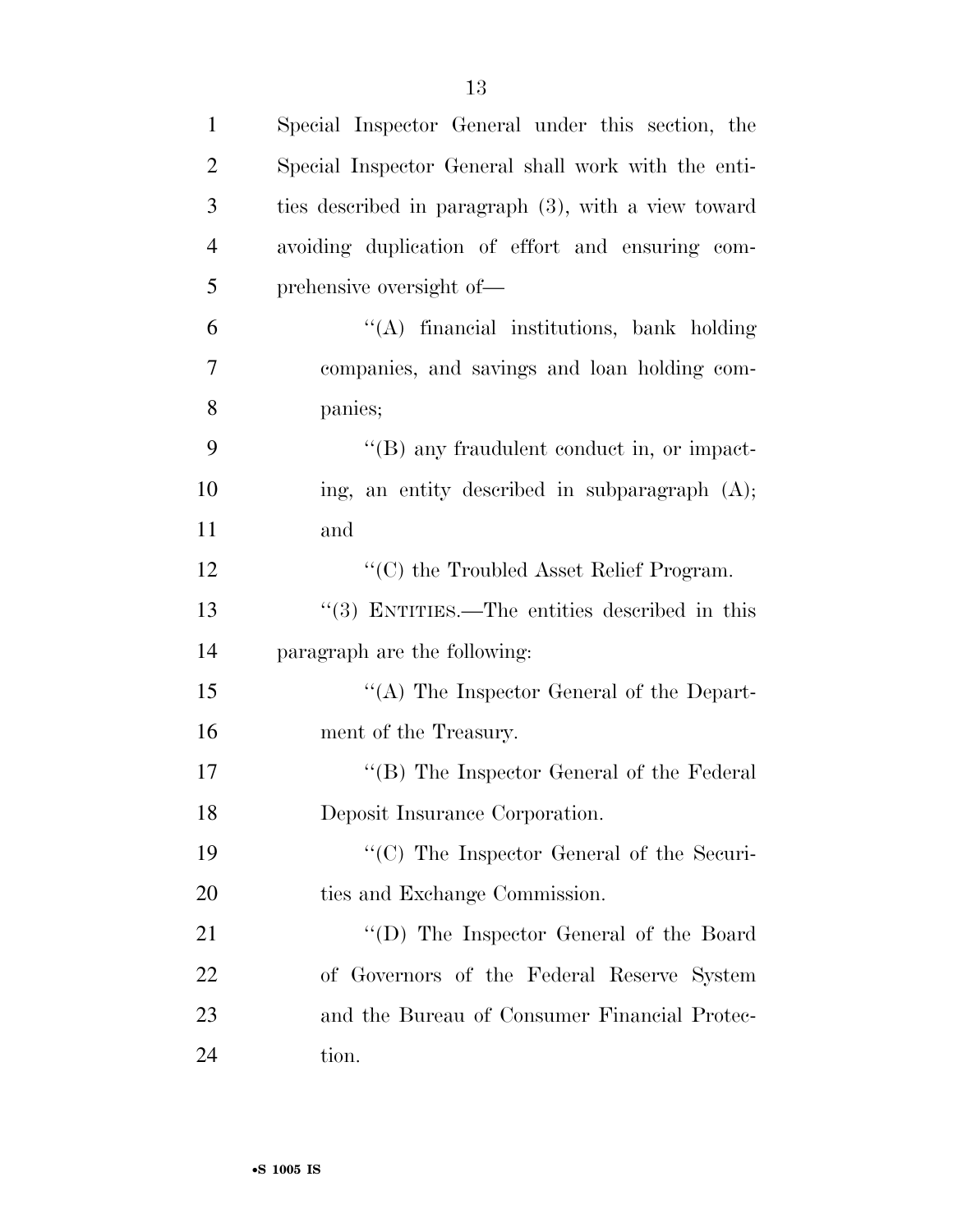| $\mathbf{1}$   | " $(E)$ The Inspector General of the Federal"     |
|----------------|---------------------------------------------------|
| $\overline{2}$ | Housing Finance Agency.                           |
| 3              | "(F) The Inspector General of any other           |
| $\overline{4}$ | entity as appropriate.";                          |
| 5              | (E) in subsection (h), by striking "until         |
| 6              | the date of termination of the Office of the Spe- |
| 7              | cial Inspector General for the Troubled Asset     |
| 8              | Relief Program";                                  |
| 9              | (F) by striking subsection (i) and inserting      |
| 10             | the following:                                    |
| 11             | $``(i)$ REPORTS.—                                 |
| 12             | $``(1)$ In GENERAL.—                              |
| 13             | "(A) REQUIREMENT.—Subject to subpara-             |
| 14             | graph (B), not later than April 30 and October    |
| 15             | 31 of each year, the Special Inspector General    |
| 16             | shall submit to the appropriate committees of     |
| 17             | Congress a semiannual report with respect to      |
| 18             | the 6-month period that ends on March 31 and      |
| 19             | September 30 of that year, respectively.          |
| 20             | "(B) INITIAL REPORT.—The first report             |
| 21             | submitted by the Special Inspector General        |
| 22             | under subparagraph $(A)$ after the date of enact- |
| 23             | ment of the Ending Too Big to Jail Act shall      |
| 24             | be with respect to the first full 6-month period  |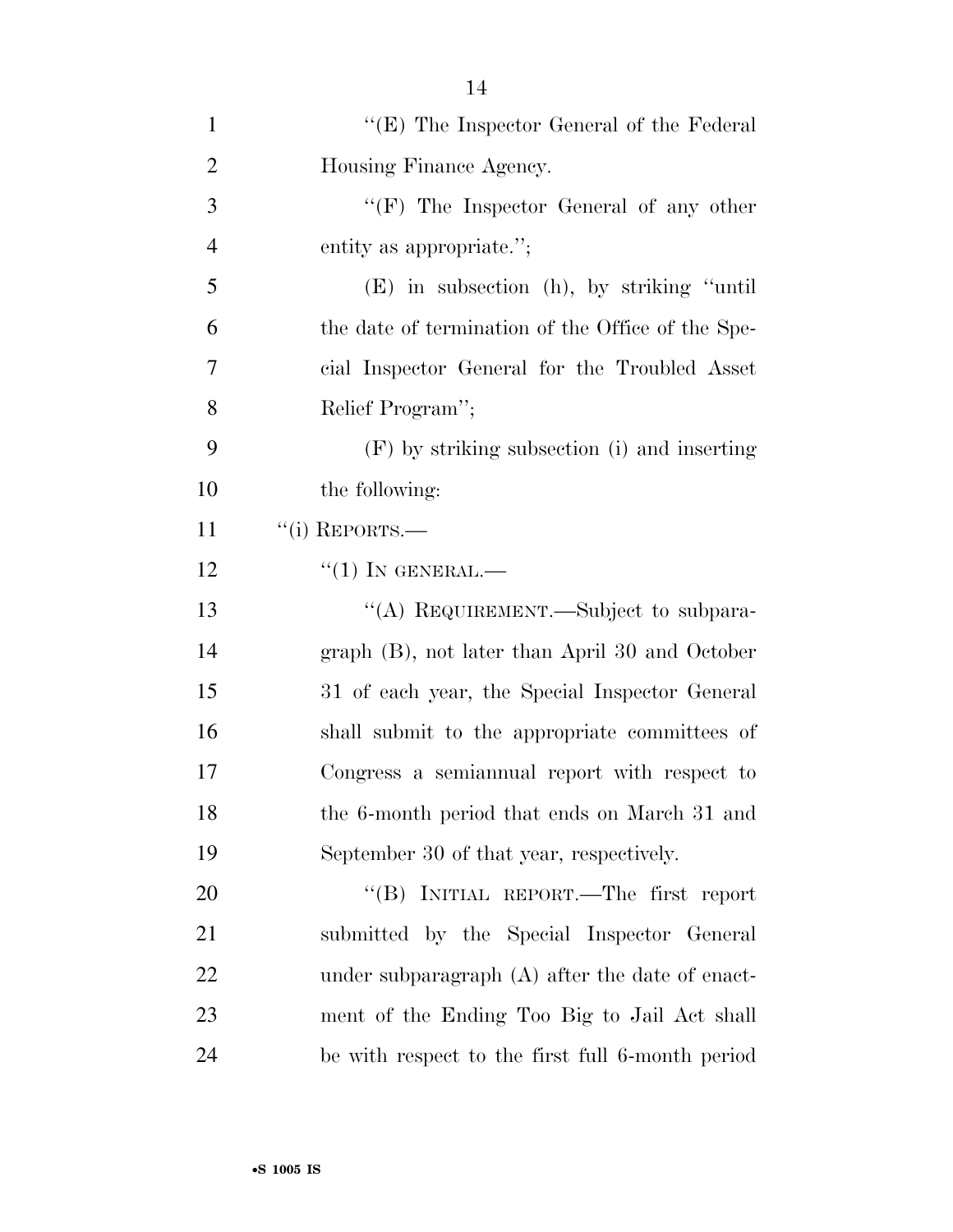| $\mathbf{1}$   | that ends on March 31 or September 30 after           |
|----------------|-------------------------------------------------------|
| $\overline{2}$ | that date of enactment, whichever is earlier.         |
| 3              | "(2) CONTENTS.—Each report submitted under            |
| $\overline{4}$ | paragraph (1) shall include a summary of, for the     |
| 5              | period covered by the report, the relevant actions    |
| 6              | taken by the Special Inspector General.               |
| 7              | "(3) RULE OF CONSTRUCTION.—Nothing in                 |
| 8              | this subsection may be construed to authorize the     |
| 9              | public disclosure of information that is—             |
| 10             | $\lq\lq$ specifically prohibited from disclosure      |
| 11             | by any other provision of law;                        |
| 12             | "(B) specifically required by Executive               |
| 13             | order to be protected from disclosure in the in-      |
| 14             | terest of national defense or national security or    |
| 15             | in the conduct of foreign affairs; or                 |
| 16             | $\lq\lq$ (C) a part of an ongoing criminal inves-     |
| 17             | tigation.                                             |
| 18             | "(4) PUBLIC AVAILABILITY.-Except as pro-              |
| 19             | vided under paragraph (3), all reports submitted      |
| <b>20</b>      | under this subsection shall be available to the pub-  |
| 21             | $\mathrm{lic.}$ ";                                    |
| 22             | $(G)$ in subsection (j), by adding at the end         |
| 23             | the following:                                        |
| 24             | $(3)$ the amounts made available under section        |
| 25             | $402(c)$ of the Public-Private Investment Program Im- |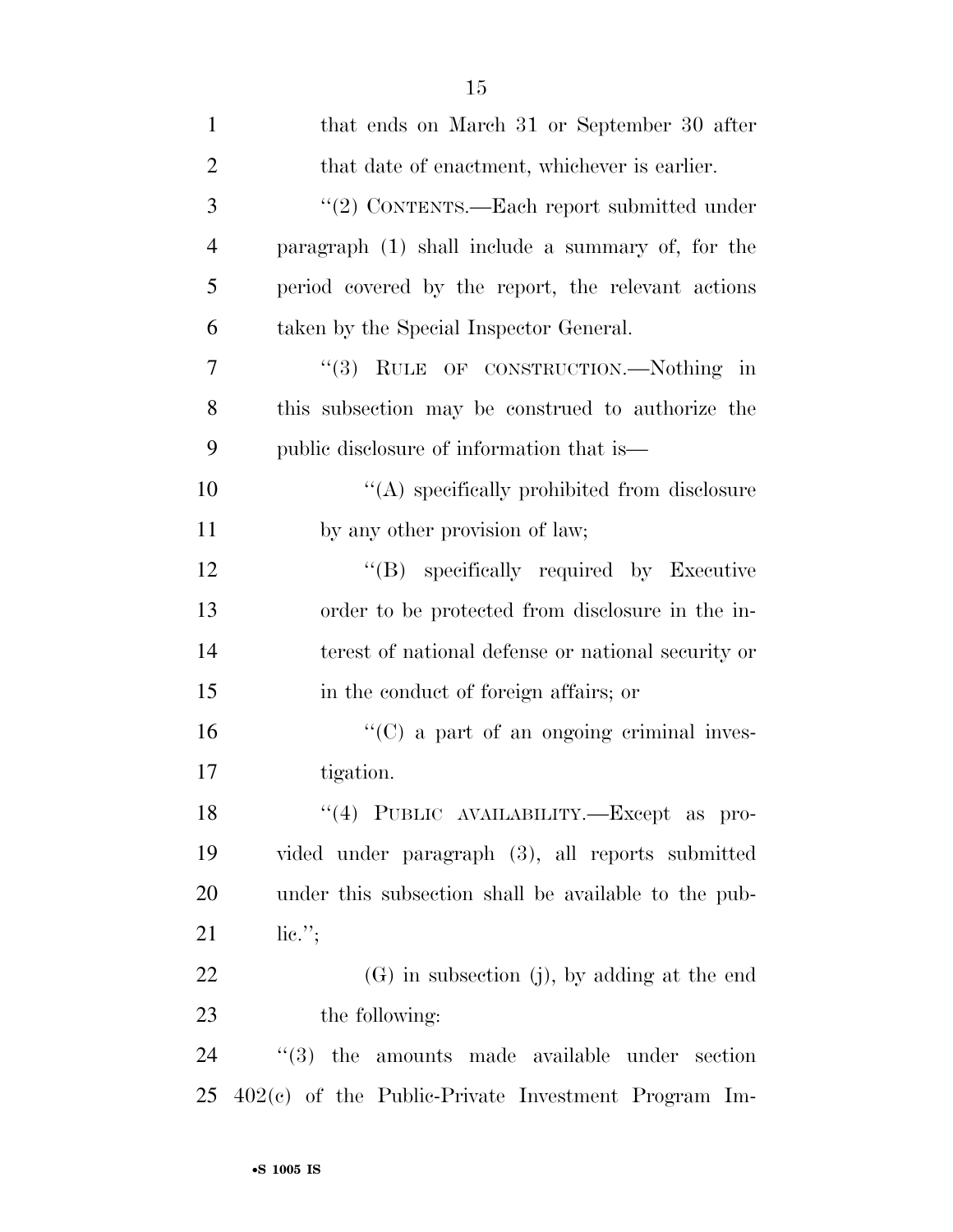provement and Oversight Act of 2009 (12 U.S.C.  $5231a(c)$  shall remain available until expended for any purpose in furtherance of the mission of the Office of the Special Inspector General for Financial Institution Crime; and

 ''(4) the Office of the Special Inspector General for Financial Institution Crime shall receive annual appro- priations from Congress separate and apart from appro- priations made to the U.S. Department of the Treasury.''; and

11 (H) by striking subsection (k).

 (2) CONTINUING SERVICE.—If the individual serving as the Special Inspector General for the Troubled Asset Relief Program on the day before the date of enactment of this Act was appointed to that position by the President, by and with the ad- vice and consent of the Senate, that individual shall continue to serve as the Special Inspector General for Financial Institution Crime.

 (d) AUTHORITY OF SPECIAL INSPECTOR GEN- ERAL.—Section 121 of the Emergency Economic Sta- bilization Act of 2008 (12 U.S.C. 5231) is amended by adding at the end the following:

24 "(1) DISCLOSURE.—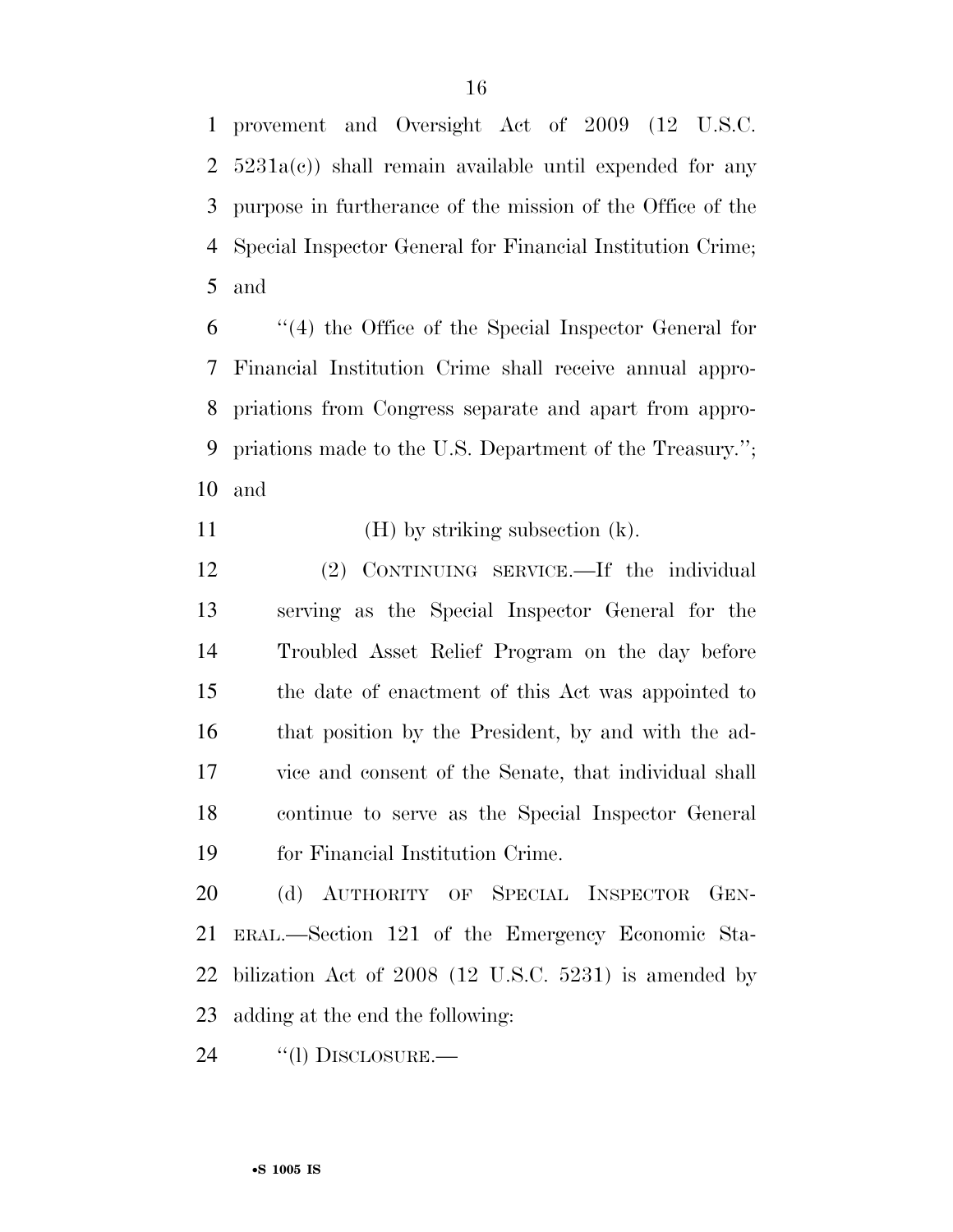1 "(1) IN GENERAL.—Without approval of the Special Inspector General, no person, financial insti- tution (as defined in section 5312(a) of title 31, United States Code), bank holding company (as de- fined in section 2 of the Bank Holding Company Act of 1956 (12 U.S.C. 1841)), savings and loan holding company (as defined in section 10(a) of the Home 8 Owners' Loan Act  $(12 \text{ U.S.C. } 1467a(a))$ , or any other entity, including an entity that lawfully pos- sesses non-public information and records of the Special Inspector General, may disclose information and records with respect to the duties of the Special Inspector General under this section unless— 14 ''(A) the Special Inspector General has ap-

 proved a request for that information or those records, as applicable, under procedures estab-lished by the Special Inspector General; or

18  $\langle (B)(i) \rangle$  an appropriate court of the United States has ordered that information or those records, as applicable, be released; and

21 ''(ii) the Special Inspector General had the opportunity to oppose the release of the mate- rial described in clause (i) in a proceeding be-fore the court described in that clause.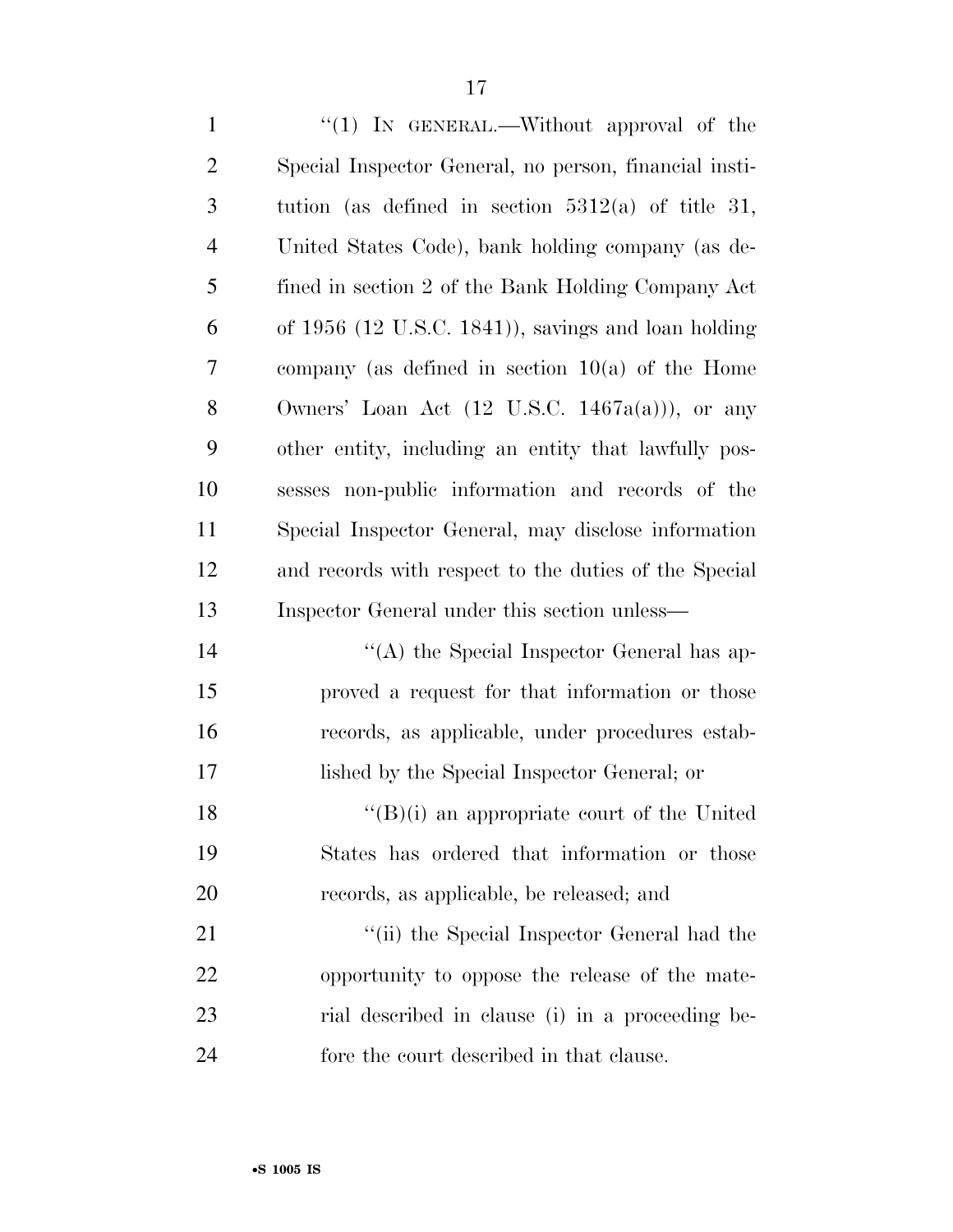1 "(2) APPLICATION OF PRIVILEGE.—No Federal or State financial institutions regulatory agency, in- cluding the Office of the Comptroller of the Cur- rency, the Board of Governors of the Federal Re- serve System, the Federal reserve banks, the Federal Deposit Insurance Corporation, the Bureau of Con- sumer Financial Protection, the Federal Housing Fi- nance Agency, and any State banking agency, may, on the basis of any common law privilege, including the bank examiner privilege, deny the Special In- spector General access to information or records after the Special Inspector General has requested that information or those records, as applicable.''. **SEC. 3. CERTIFICATION.**  (a) DEFINITIONS.—In this section— (1) the term ''appropriate entity'' means— (A) the Special Inspector General for the Troubled Asset Relief Program or any successor entity; or (B) if the Program or entity described in subparagraph (A) does not exist, the Attorney General; (2) the terms ''bank holding company'' and ''savings and loan holding company'' have the mean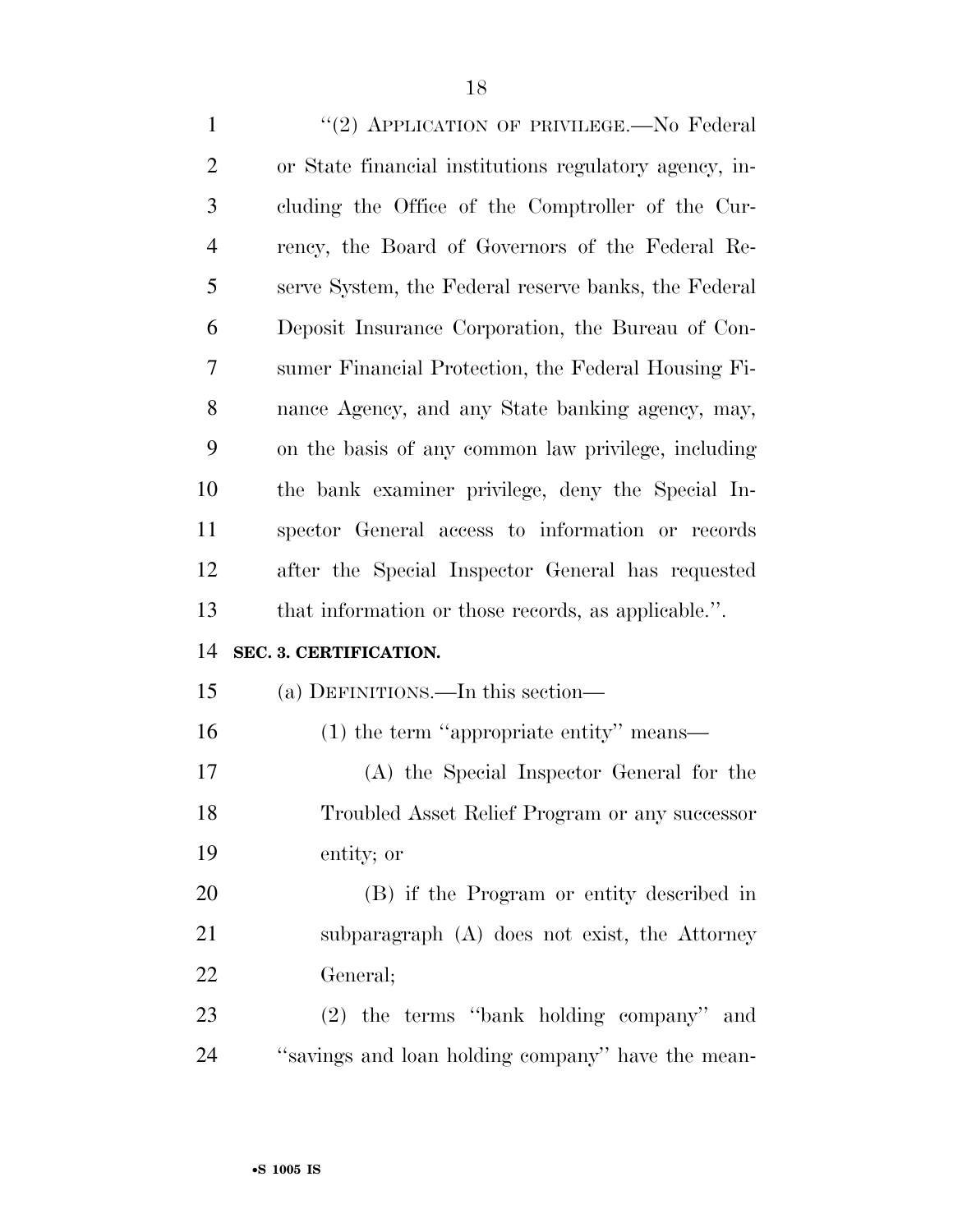1 ings given those terms in section  $10(a)$  of the Home 2 Owners' Loan Act  $(12 \text{ U.S.C. } 1467a(a))$ ; and

 (3) the term ''financial institution'' has the meaning given the term in section 5312(a) of title 31, United States Code.

 (b) CERTIFICATION.—The chief executive officer, chief financial officer, chief operating officer, and chief compliance officer of a financial institution, a bank hold- ing company, or a savings and loan holding company with assets greater than \$10,000,000,000, shall submit to the appropriate entity, subject to section 1001 of title 18, United States Code, an annual certification that the offi- cers have conducted due diligence and found that there is no criminal conduct or civil fraud in the financial insti- tution, bank holding company, or savings and loan holding company, as applicable, that has not been disclosed in full to the Department of Justice or the applicable regulator. If a disclosure to the Department of Justice or the appli- cable regulator has been made, the certification shall ex- plicitly describe all of the details of the conduct that has been disclosed, including but not limited to, the date of disclosure, and the person to whom the disclosure was made.

 (c) REGULATIONS.—Not later than 1 year after the date of enactment of this Act, the appropriate entity shall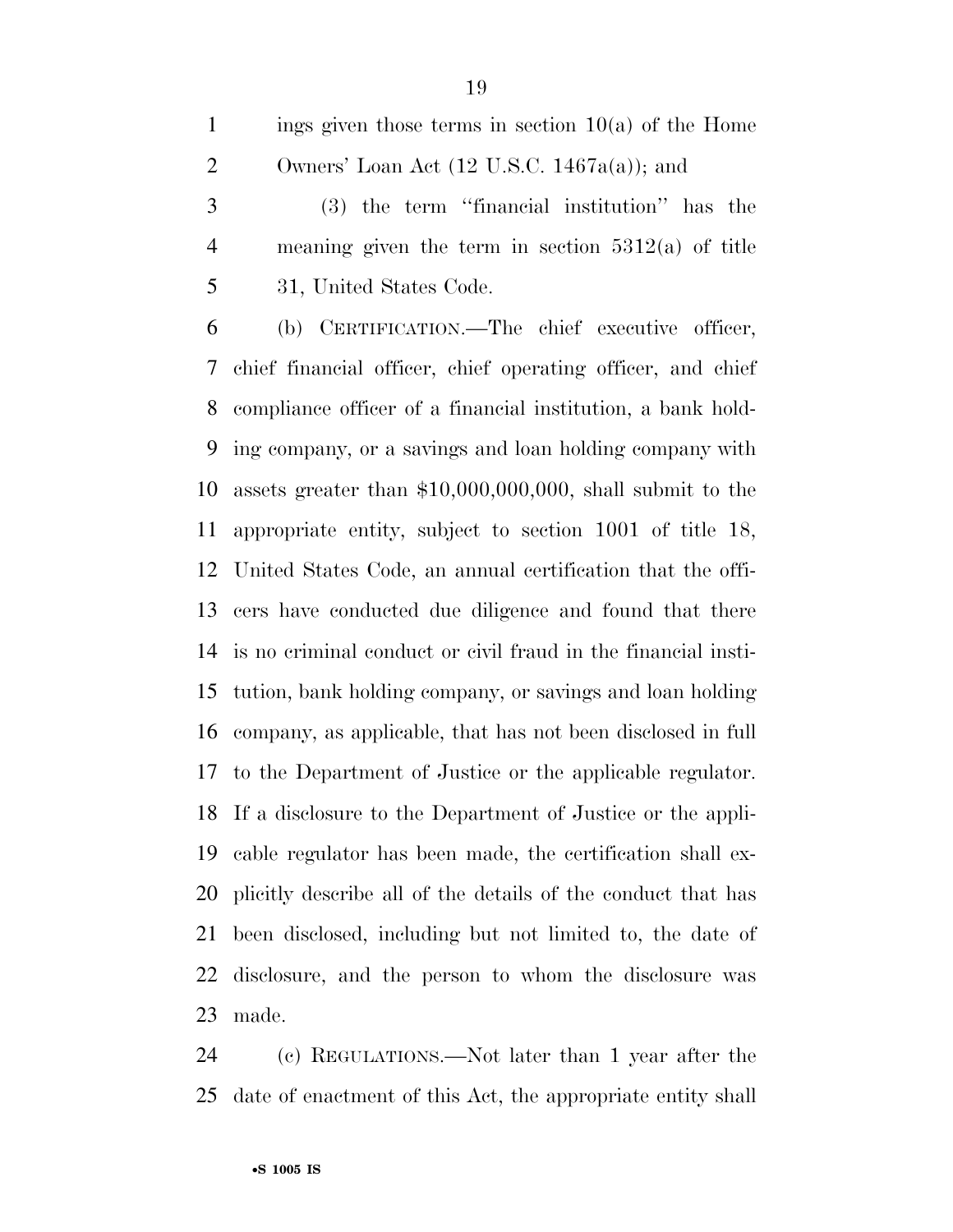promulgate regulations on the process under which certifi-cations made under subsection (b) shall be submitted.

- (d) WEBSITE.—The appropriate entity shall, on the website of the appropriate entity—
- (1) within 90 calendar days following the pro- mulgation of regulations under subsection (c), and on an annual basis thereafter, publish a list of all financial institutions, bank holding companies, and savings and loan holding companies subject to the upcoming year's annual certification requirement under subsection (b); and
- (2) maintain on the homepage a direct link for the public to report alleged misconduct pertaining to any entity listed under paragraph (1).
- (e) EFFECTIVE DATE.—Subsection (b) shall take ef- fect on the effective date of the regulations promulgated under subsection (c).
- (f) ENFORCEMENT.—
- (1) INJUNCTIONS.—When the Secretary of the Treasury believes a person has violated, is violating, or will violate this section or a regulation prescribed under this section, the Secretary may bring a civil action in the appropriate district court of the United States or appropriate United States court of a terri-tory or possession of the United States to enjoin the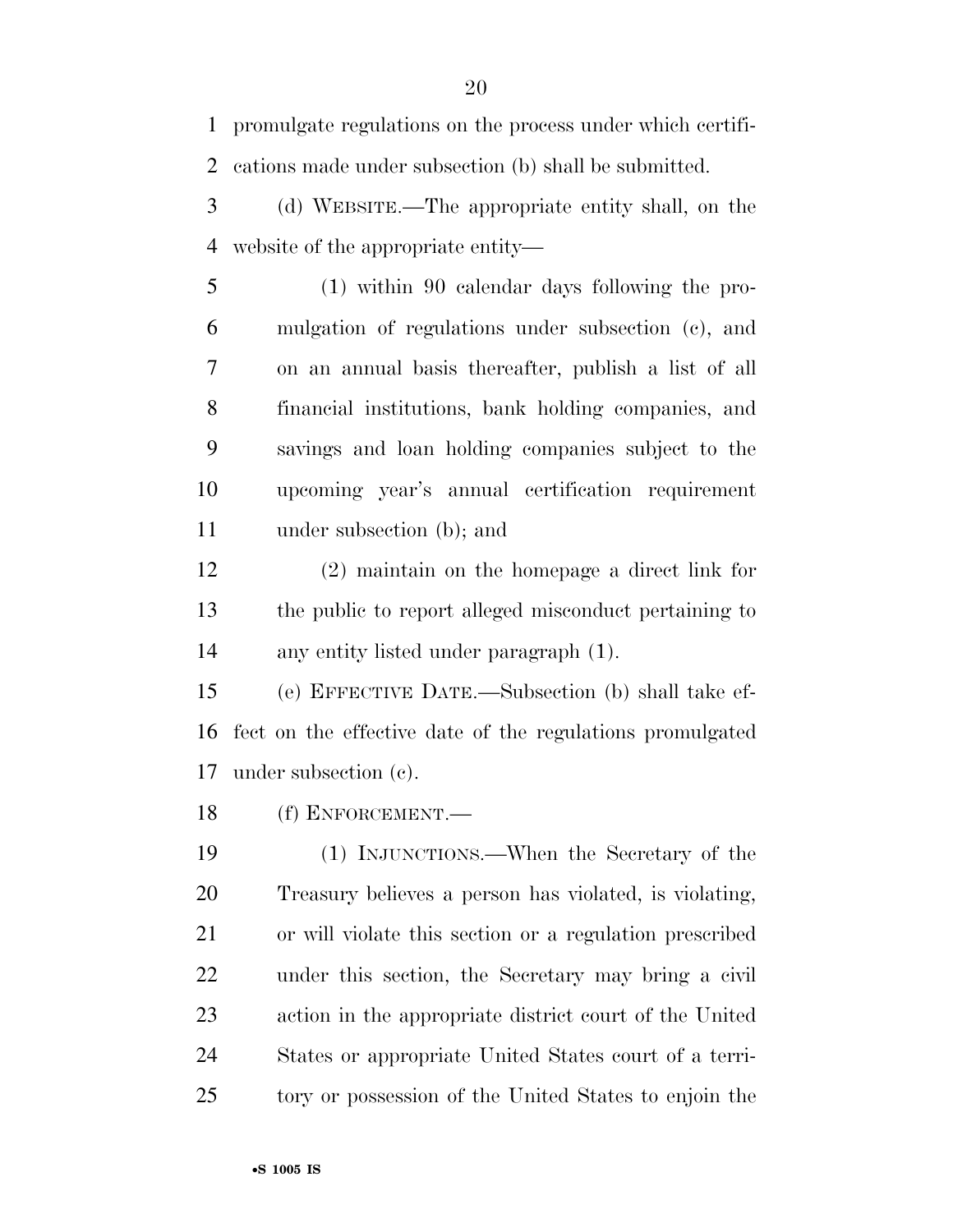| $\mathbf{1}$   | violation or to enforce compliance with the section or |
|----------------|--------------------------------------------------------|
| $\overline{2}$ | regulation. An injunction or temporary restraining     |
| 3              | order shall be issued without bond.                    |
| $\overline{4}$ | (2) CIVIL PENALTIES.-                                  |
| 5              | $(A)$ In GENERAL.— $A$ chief executive offi-           |
| 6              | cer, chief financial officer, chief operating offi-    |
| 7              | cer, and chief compliance officer of a financial       |
| 8              | institution, a bank holding company, or a sav-         |
| 9              | ings and loan holding company, willfully vio-          |
| 10             | lating this section or a regulation prescribed         |
| 11             | under this section is liable to the United States      |
| 12             | Government for a civil penalty of not more than        |
| 13             | \$25,000.                                              |
| 14             | (B) NEGLIGENCE.—                                       |
| 15             | (i) IN GENERAL.—The Secretary of                       |
| 16             | the Treasury may impose a civil money                  |
| 17             | penalty of not more than \$500 on any                  |
| 18             | chief executive officer, chief financial offi-         |
| 19             | cer, chief operating officer, and chief com-           |
| 20             | pliance officer of a financial institution, a          |
| 21             | bank holding company, or a savings and                 |
| 22             | loan holding company who negligently vio-              |
| 23             | lates any provision of this section or any             |
| 24             | regulation prescribed under this section.              |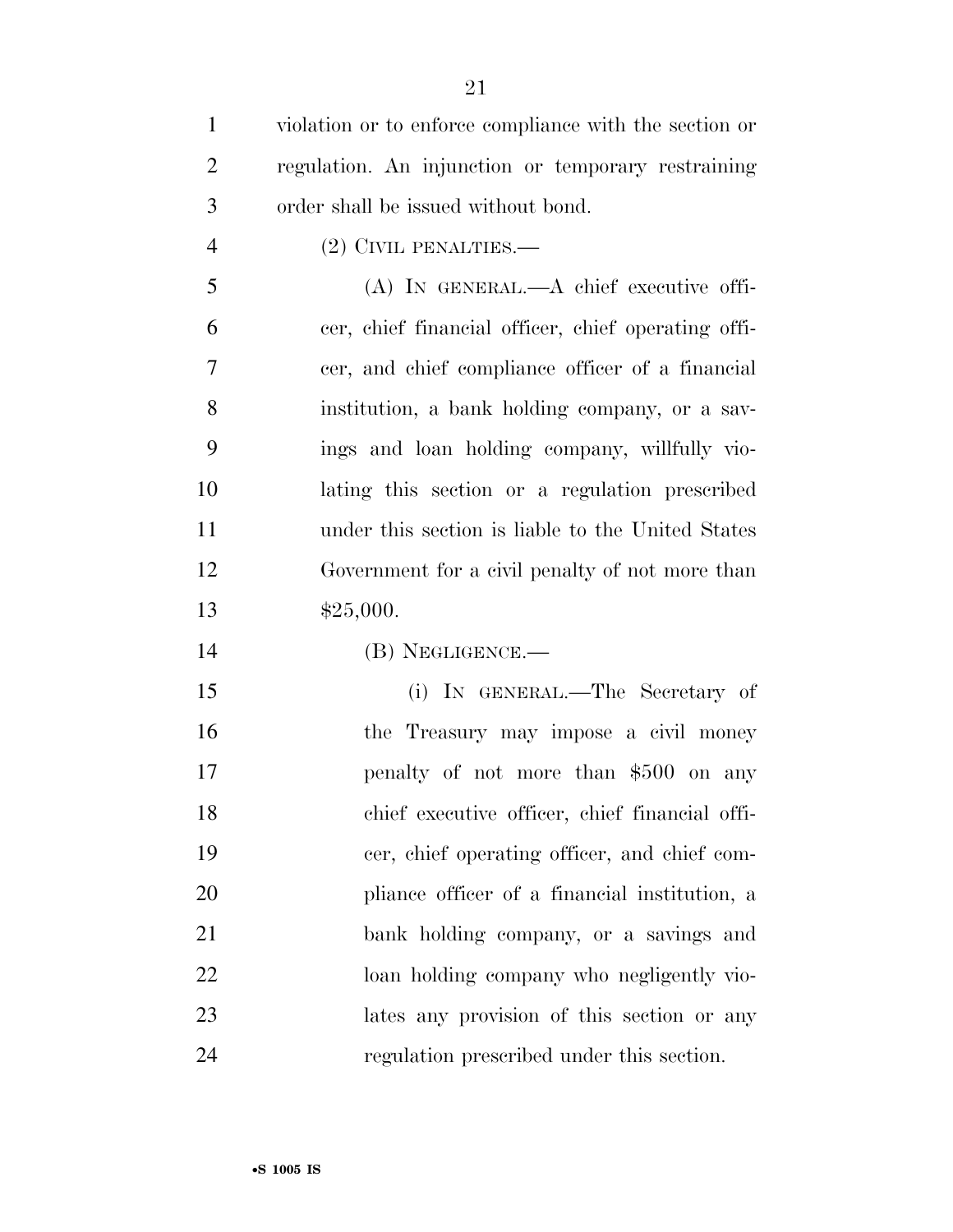| $\mathbf{1}$   | (ii) PATTERN OF NEGLIGENT ACTIV-                  |
|----------------|---------------------------------------------------|
| $\overline{2}$ | ITY.—If any chief executive officer, chief        |
| 3              | financial officer, chief operating officer,       |
| $\overline{4}$ | and chief compliance officer of a financial       |
| 5              | institution, a bank holding company, or a         |
| 6              | savings and loan holding company engages          |
| $\overline{7}$ | in a pattern of negligent violations of any       |
| 8              | provision of this section or any regulation       |
| 9              | prescribed under this section, the Secretary      |
| 10             | of the Treasury may, in addition to any           |
| 11             | penalty imposed under clause (i) with re-         |
| 12             | spect to any such violation, impose a civil       |
| 13             | money penalty of not more than $$50,000$          |
| 14             | on the chief executive officer, chief finan-      |
| 15             | cial officer, chief operating officer, and        |
| 16             | chief compliance officer of a financial insti-    |
| 17             | tution, a bank holding company, or a sav-         |
| 18             | ings and loan holding company.                    |
| 19             | (3) CRIMINAL PENALTIES.—                          |
| 20             | $(A)$ In GENERAL.— $A$ chief executive offi-      |
| 21             | cer chief financial officer chief operating offi- |

 cer, chief financial officer, chief operating offi- cer, and chief compliance officer of a financial institution, a bank holding company, or a sav- ings and loan holding company willfully vio-lating this section or a regulation prescribed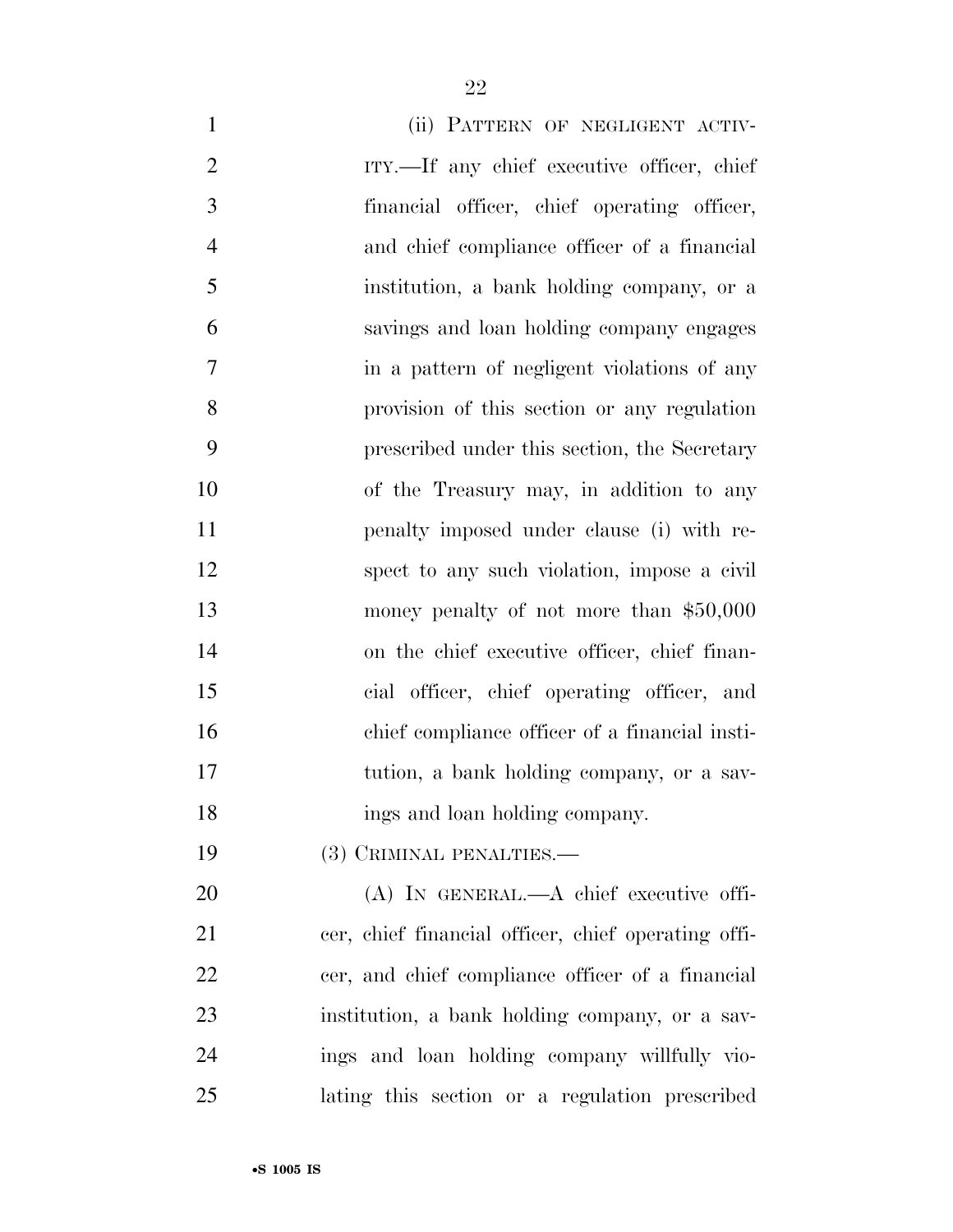under this section shall be fined not more than 2 \$250,000, or imprisoned for not more than 5 years, or both.

 (B) OTHER LAWS.—A chief executive offi- cer, chief financial officer, chief operating offi- cer, and chief compliance officer of a financial institution, a bank holding company, or a sav- ings and loan holding company willfully vio- lating this section or a regulation prescribed under this section while violating another law of 11 the United States or as part of a pattern of any 12 illegal activity involving more than \$100,000 in a 12-month period, shall be fined not more than \$500,000, imprisoned for not more than 10 years, or both.

 **SEC. 4. ACCOUNTABILITY IN DEFERRED PROSECUTION AGREEMENTS.** 

 Section 3161(h)(2) of title 18, United States Code, is amended—

20 (1) by striking "Any" and inserting " $(A)$  Any"; and

(2) by adding at the end the following:

23 "(B)(i) If the defendant described in subpara- graph (A) is a person other than an individual, the court may not approve an agreement described in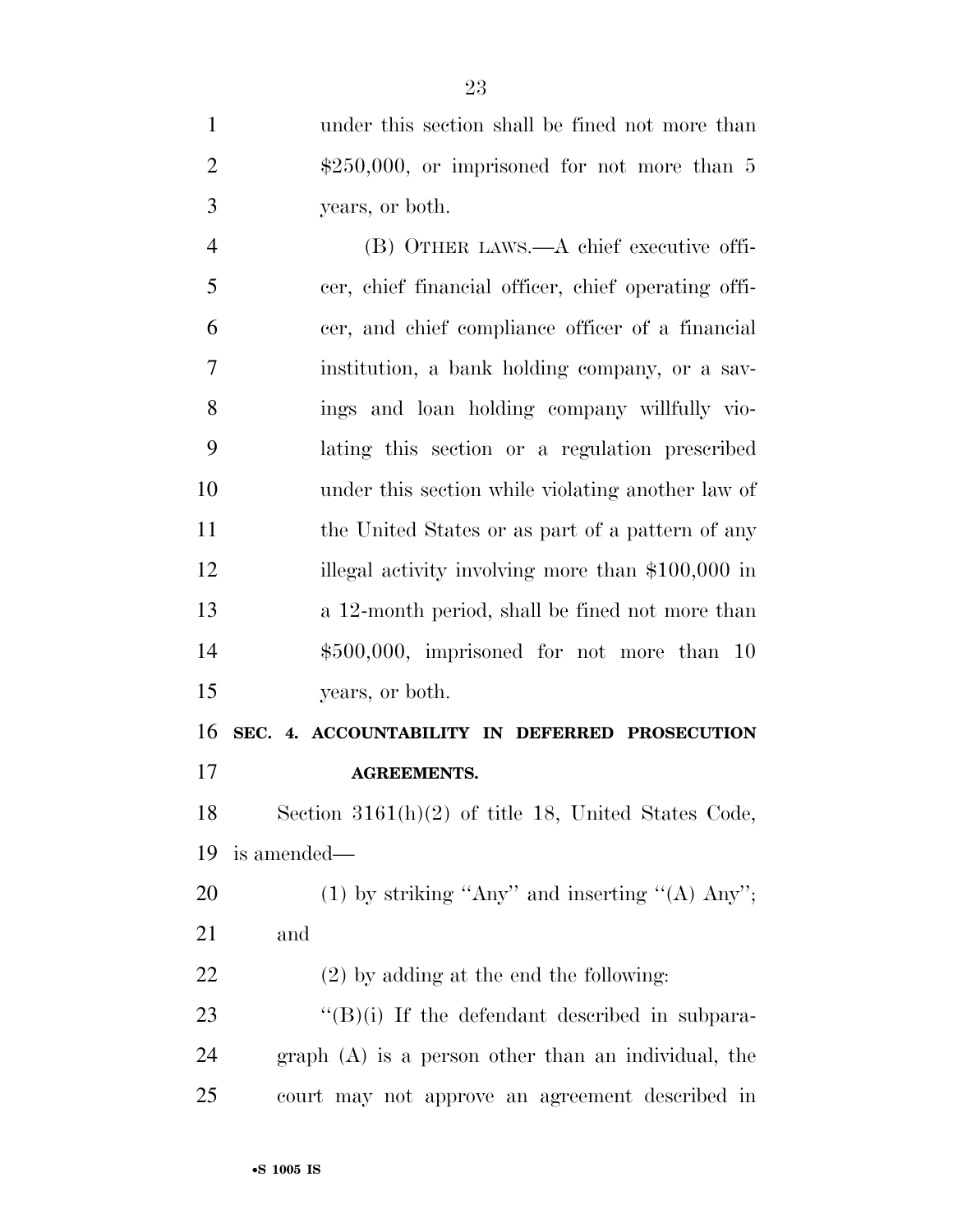| $\mathbf{1}$   | that subparagraph unless the court determines that     |
|----------------|--------------------------------------------------------|
| $\overline{2}$ | the agreement is in the public interest, including ex- |
| 3              | tending the term of such an agreement.                 |
| $\overline{4}$ | "(ii) In making the determination under clause         |
| 5              | (i), the court shall consider—                         |
| 6              | $\lq\lq$ whether any reforms required under            |
| 7              | the agreement are likely to prevent similar un-        |
| 8              | lawful behavior in the future;                         |
| 9              | "(II) whether any penalties under the                  |
| 10             | agreement are sufficient to compensate victims         |
| 11             | and deter future unlawful actions;                     |
| 12             | "(III) if the defendant has previously been            |
| 13             | convicted or entered into a deferred prosecution       |
| 14             | agreement with the Government in connection            |
| 15             | with related activity, the court may not, without      |
| 16             | good cause, approve such an agreement.                 |
| 17             | "(iii) Any period of delay during which the            |
| 18             | court is making the determination under this sub-      |
| 19             | paragraph shall be included in the period of delay     |
| 20             | described in subparagraph (A).                         |
| 21             | " $(C)(i)$ The court may, on its own or on motion      |
| 22             | of any party or of an independent monitor, if one is   |
| 23             | appointed pursuant to an agreement described in        |
| 24             | subparagraph $(A)$ , review the implementation or ter- |
| 25             | mination of the agreement, and take any appropriate    |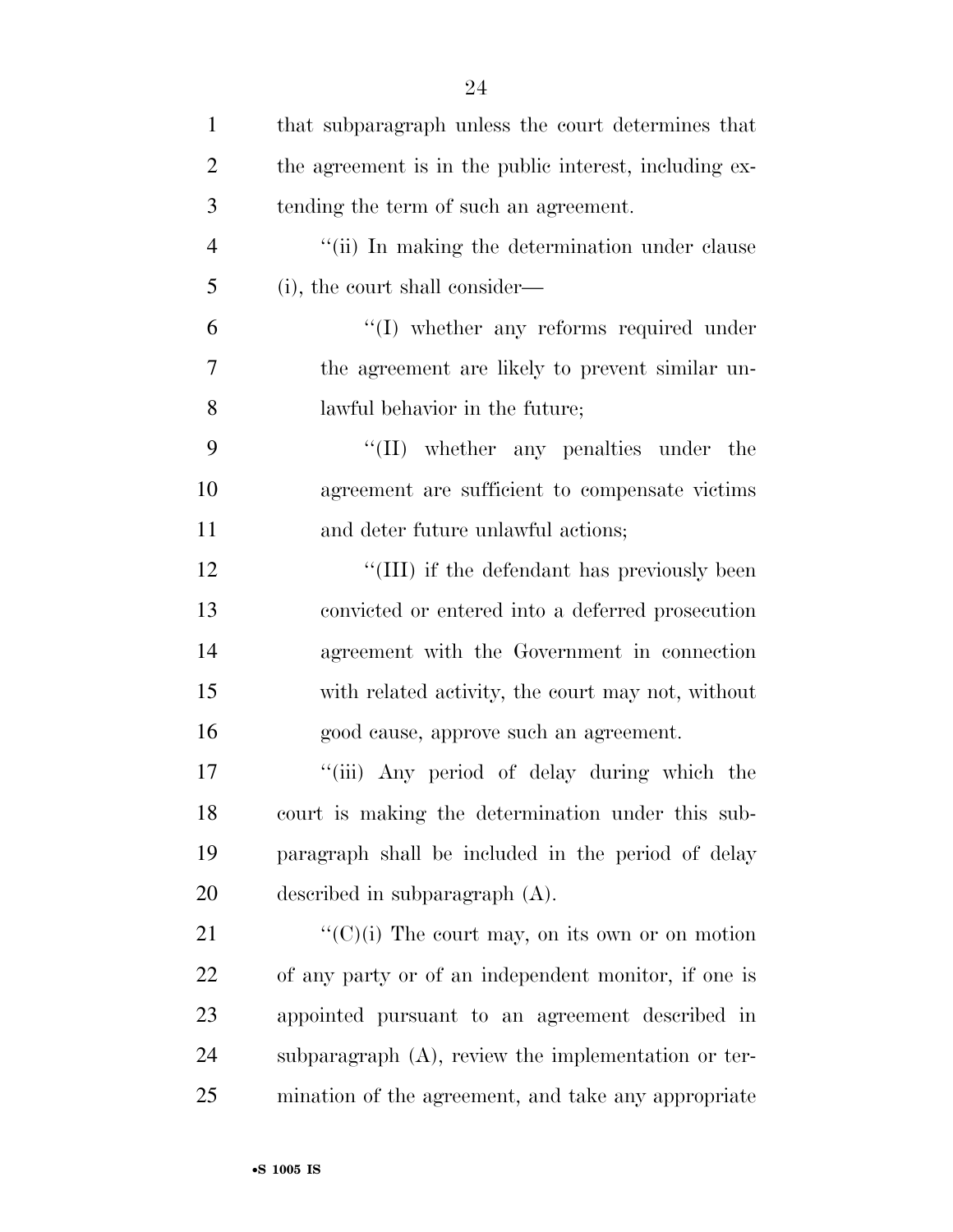| $\mathbf{1}$   | action, to assure that the implementation or termi-    |
|----------------|--------------------------------------------------------|
| $\overline{2}$ | nation is in the public interest.                      |
| 3              | "(ii) The court may order a party or an inde-          |
| $\overline{4}$ | pendent monitor to file evidence with the court to     |
| 5              | aid the court in making the determination under        |
| 6              | clause (i).                                            |
| $\overline{7}$ | $\lq\lq$ (D)(i) Except as provided in clause (ii), the |
| 8              | Attorney General shall make available on the public    |
| 9              | website of the Department of Justice—                  |
| 10             | $\lq\lq$ the text of any agreement described in        |
| 11             | subparagraph (A) between an attorney for the           |
| 12             | Government and a defendant that is a person            |
| 13             | other than an individual; and                          |
| 14             | "(II) all the terms and conditions of any              |
| 15             | agreement or understanding between an inde-            |
| 16             | pendent monitor appointed pursuant to the              |
| 17             | agreement described in subclause (I) and the           |
| 18             | defendant.                                             |
| 19             | "(ii) The information described in clause (i)          |
| 20             | and subparagraph $(C)(ii)$ shall not be made publicly  |
| 21             | available if, upon petition by any interested party,   |
| 22             | the court finds that there is good cause to not make   |
| 23             | such information public, including that the informa-   |
| 24             | tion is proprietary, confidential, a trade secret, or  |